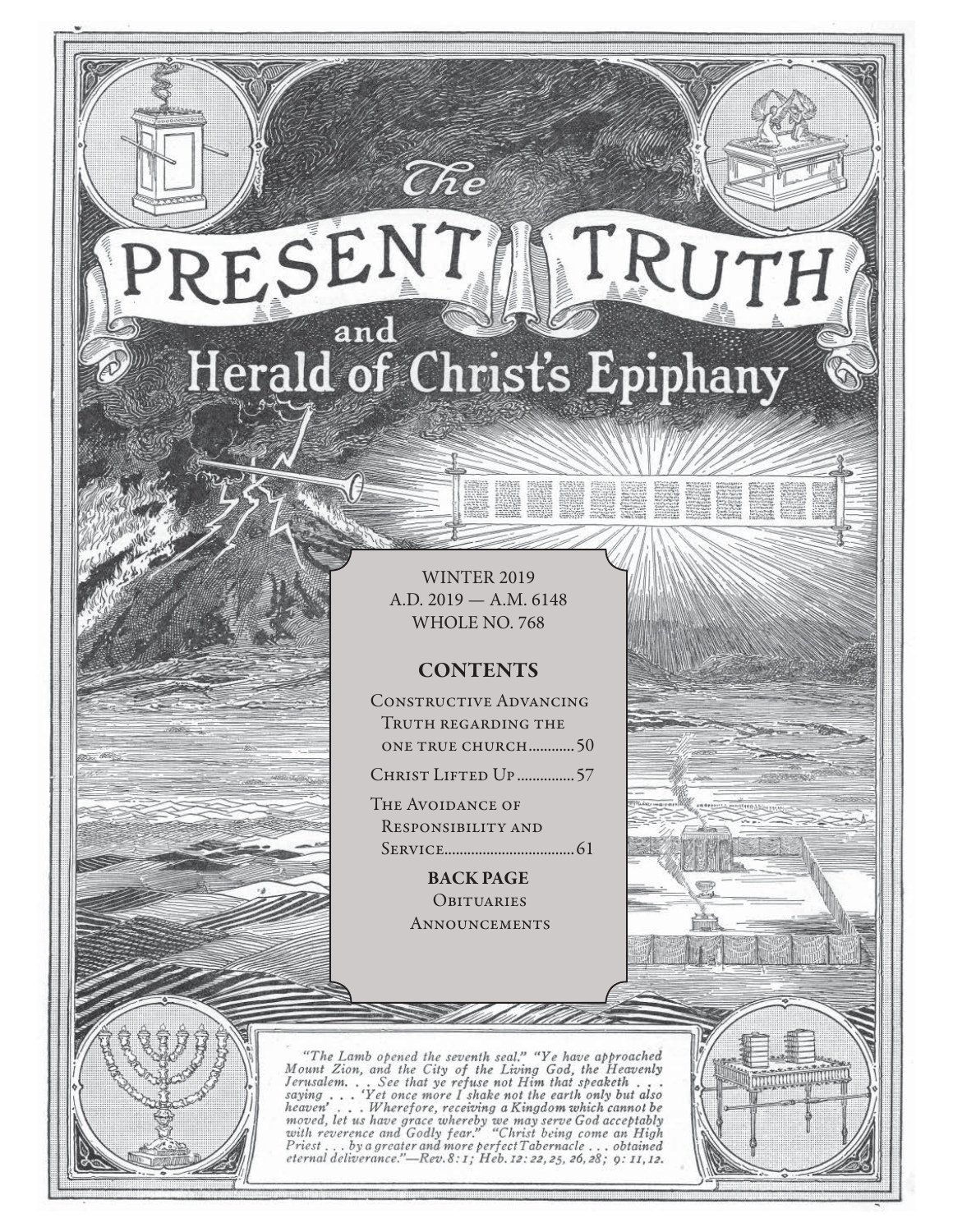# Constructive Advancing Truth regarding the One True Church. **(In its narrow and broad view.)**

"The promise is unto you, and unto your children, and to all that are afar off, *even as many as the Lord our God shall call"* (Acts 2:39); *"Keep yourselves in the Love of God"* (Jude 21); *"Surely the Lord God will do nothing* [in the outworking of his plan] *but he revealed his secret unto his servants the prophets"* (Amos 3:7)*.*

There are many Scriptures that apply only to the Little Flock, such as those promising immortality, the Divine nature, joint-heirship with Christ, a place in the Throne and membership in the Bride, the Royal Priesthood, etc. Also there are many Scriptures that point directly or primarily to the Little Flock, but also have an indirect and secondary application, as well as an application in principle, to others of the Lord's faithful servants. To recognize this is to rightly divide the word of Truth.



• The defense of the Parousia Truth, given by the Lord through "that Servant," as basic for all further development of the Truth;

• The defense of the arrangements, charter and will given by the Lord through "that Servant," as binding on controlling corporations and associations among Truth people; and for

• The exposition and defense of the unfolding Epiphany-Basileia Truth, as meat in due season for the Lord's people, as He is pleased to provide it.

Primarily speaking, the church (ecclesia) refers to the Little Flock, the Body of which Christ is the Head. But we have learned in our studies that the word ecclesia has a more general and expanded meaning — those called out from the world, the chosen and faithful lovers of righteousness, fully consecrated to God.

The scriptures also refer to a false church (Rev. 2:9; 3:9). This too has a primary meaning (the counterfeit christ) and also a more general meaning — blind, practicer of unrighteousness (wherein most of the world resides).

So there is *the* True Church, a small company of which Christ is the Head, and also the *True* Church Expanded or broader view. This generates the question: are we (Consecrated Epiphany Camper hopefuls) among the false church, or are we among those called out and separated for God's use here in the Expanded Gospel Age? We answer the latter! There are many evidences that the great Jehovah continues to call out from the world, more consecrated classes that are a part of His True Church. The Father draws to the Son for "justification by faith in his blood" those who love righteousness and hate iniquity, and are feeling after God (John 6:44).

Our study of this subject now progresses to the characteristics of this True Church, how God has advanced the Truth regarding His Church and supported with pertinent references found in the Truth literature and backed by Scriptural references.

# **Its Spiritual Beginning**

The major portion of the New Testament consists of written addresses to the Lord's people, and each Epistle shows great order and ability in presenting the Truth logically and forcefully. The Book of Acts, however, contains records of several preached discourses, among which none are more interesting than the one now before us for consideration.

Apparently the eleven Apostles had been talking to little groups of people, here and there, as they came together after hearing of the miraculous manifestation of Divine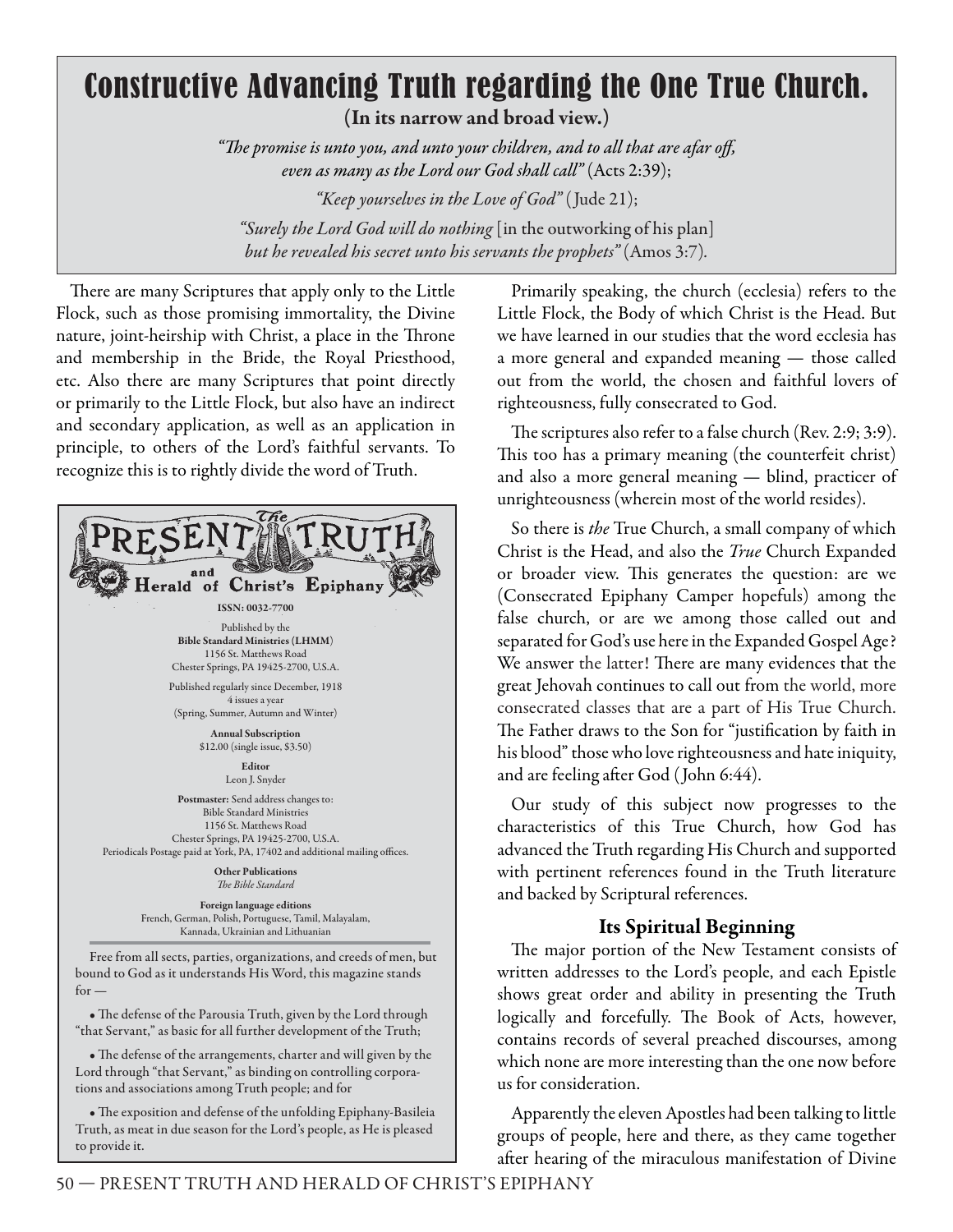power in connection with the Pentecostal blessing. The Apostles may have spoken each in a distinctly separate dialect and were heard by different groups of different tongues; or maybe they spoke in one tongue and were miraculously heard and understood in different tongues by their different hearers. We are not informed which, but the miracle would be about equally great either way, and the result the same (PT '89, p. 34).

Waiting for the power from on high, the eleven apostles, and with them apparently a considerable number of believers (possibly 120, Acts 1:15), were rewarded with the blessing of Pentecost. They were "with one accord in one place," perhaps having been expecting the blessing during the preceding nine days of their assembling. But Pentecost being a specially holy day, it may have appeared probable to them that it would bring the consummation of their hopes, so with one accord or agreement the full number were all present at the time. There is a thought here respecting the propriety of the Lord's people being at one, or in accord, in respect to the things they are seeking for and waiting for. It is to this end that the Lord has exhorted us through the Apostle, that we forget not the assembling of ourselves together, and so much the more as we see the day drawing near—not the day of Pentecost, but a still greater and grander day. While Pentecost brought merely the first fruits of the Spirit, the day we wait for is the day of consummation of all our hopes and all of God's promises (BS '92, p. 41).

We cannot all come together in the literal sense, as did the apostles and the early church at Pentecost, but we can come together in one place in another sense. We can come into the consecrated condition of heart and of life, and into oneness and fellowship with the Lord, and with all who are in the same holy condition, partakers of the same blessing of the inner light. Our natural dispositions are various, their crooks and twists different, but our new minds are one, enlightened by the same Father, through the same spirit. We are to seek accord, and are to restrain, mortify and cast out the weaknesses of the flesh and the contentious disposition which may sometimes be ours—to be infused or energized by one spirit of obedience to the one Father, and under the control of the one law of love.

#### **A Further Message and Response**

The Apostle Peter's Pentecostal message, Acts 3:19 was a Gospel of mercy, of forgiveness, of sympathy, even for those who had crucified the Lord. Like the sermons of all the apostles, this sermon contained not one suggestion of eternal torment, but was full of mercy and grace— "speaking peace through Jesus Christ our Lord." The result

was that three thousand were prompted to accept Jesus as the Messiah. They were convinced by their reason and by the evidences presented in the sermon by the Apostle and others of the brethren, they complied with the advice of the Apostle. Temporarily their sins were covered by the merit of the Lord's sacrifice.

Christ's sacrifice for sins was not intended to justify people living in sin, but to justify those who, renouncing sin, sought to live separate from it and to come into harmony with God. This is still our message. No one has a right to alter or amend it in any degree. The Divine law still condemns sin in the flesh. The Divine provision for the covering of the sins of those who believe in Jesus applies only to such as seek to put away sin, and to strive for righteousness. For such alone are all the Divine arrangements and blessings.

St. Peter's message was, Repent ye therefore, and be baptized, every one of you, in the name of Jesus Christ, for the remission of sins, and ye shall receive the gift of the holy Spirit; for the promise is unto you and to your children, and to all that are afar off, *even as many as the Lord your God shall call* (Acts 2:38, 39)*.* Everywhere the Scriptures remind us that no man taketh this honor to himself—only those called of God, drawn by the Father, can now come unto the Son and receive all of these blessings. This remains true to this day  $(R 4308)$ .

How different and special is the dealing of God with the Church of this Expanded Gospel Age? We answer very much. A special call is going forth to the Pre-Millennial seed of Abraham, those consecrating while sin is in the ascendency. These are "drawn" by the Father, as Jesus declares, "No man can come to me [now], except the Father which hath sent me draw him," and "him that cometh to me [drawn by the Father] I will in no wise cast out [reject]" ( John 6:44, 37). Some of our Lord's followers were drawn to Him of the Father before He had completed the sacrifice for sins at Calvary, and others have been drawn throughout the Gospel Age; as the Apostle declares, "Even as many as the Lord our God shall call" (Acts 2:39). Here is a reversal of the Divine purpose. The Gospel Church, under the Abrahamic Covenant arrangement, are drawn to the Son by the Father, given unto Him ( John 17:6, 12). Special calls continue until the purposes of the expanded Gospel Age are complete (PT '63, p. 25).

#### **Recognition of the Facts**

WINTER 2019 — 51 The great need of the present time is a recognition of these facts, an abandonment of all those creeds and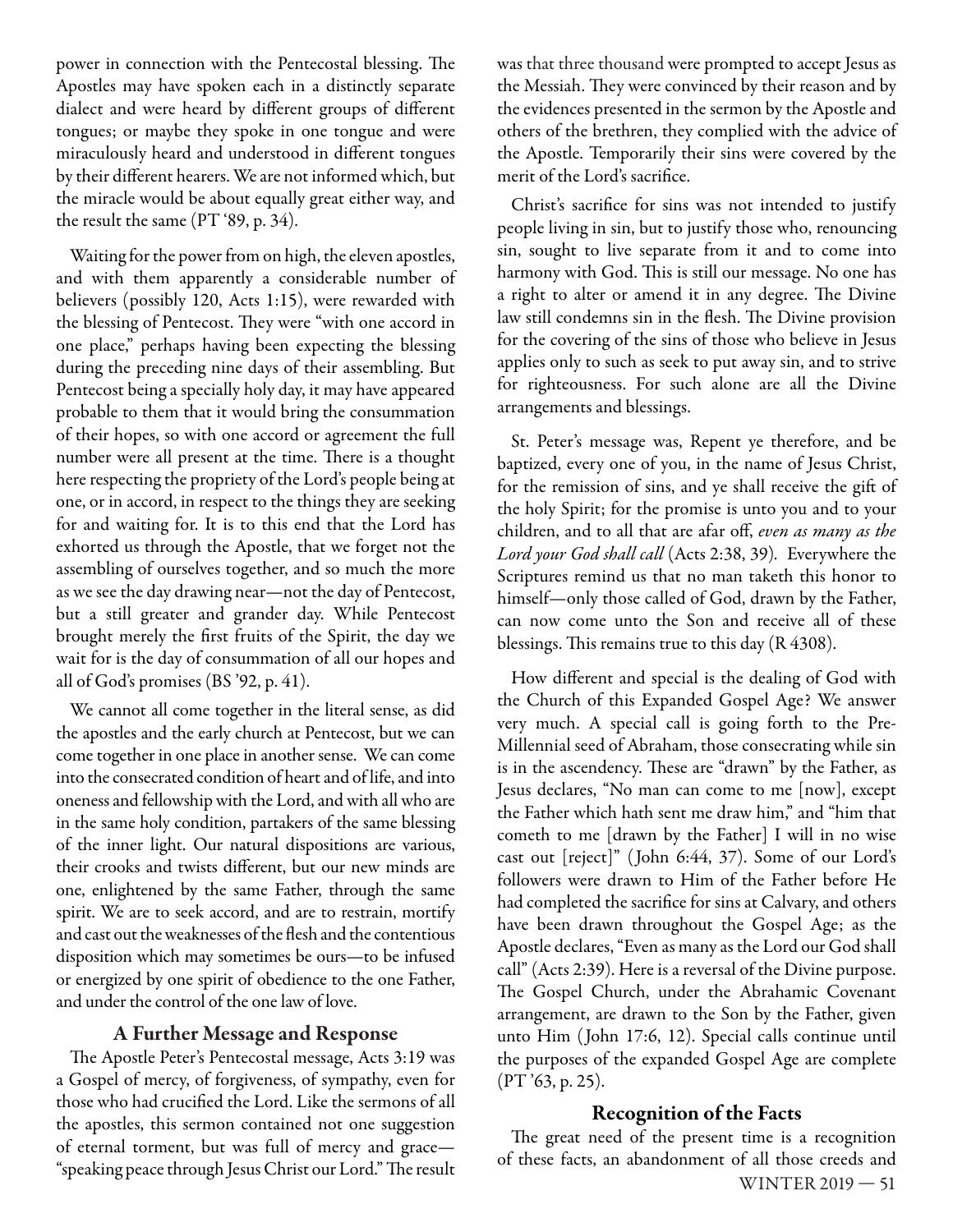traditions of men, and a return to the teachings of Jesus, the twelve Apostles and the Old Testament Prophets. Only then can we hope to regain the position lost . . . Only then can we return to the "one Lord, one faith, one baptism," one Father, one Jesus our Head and One True Church (Eph. 4: 5, 6). We continue to understand that the One True Church was and is to consist only of those (regardless of race, social standing or sex—Gal. 3:28) who would follow in Jesus' footsteps (1 Pet. 2:21), present their human bodies to God, as living sacrifices (Rom. 12:1; BS '81, p. 14; '56, p. 55).

Perhaps this is a good time to ask: why should God make such a difference in His searching out the different members of the true Church? Surely there is a logical reason connected with the matter, if we can but ascertain it. And surely it is True that "The Lord GOD will do nothing, but he revealeth his secret unto His servants the prophets" (Amos 3:7). If all mankind had been at heart "Israelites indeed" there would have been no need of a mediator and a New Covenant—the Abrahamic Covenant would have been quite sufficient. It is because the world of mankind is estranged from God, rebellious against the Divine Law, and lovers of sin, that the Millennial Mediatorial work is necessary. The Great Mediator (Head and Body) after making "an atonement for the sins of *all the people,"* at the close of this Age, will take *all the people* in hand, and, by instruction, chastisements and corrections in righteousness, will cause their every knee to bow and every tongue to confess, in harmony with the Divine arrangement, or cut them off in the Second Death.

We with good authority understand that all men are born sinners, "Behold, I was shapen in iniquity; and in sin did my mother conceive me" (Psa. 51:5), all are children of wrath, under the Divine sentence of death, but there are other respects in which all are *not* alike. Some hate the chains of sin, wherein they are held, and long for freedom and for reconciliation to God, while others love sin and are estranged from God. He is not in their thoughts. Here, then, we have the ground for the difference in His dealings with the two classes. He takes note of those who are weary and heavy laden, these feeling after God, if haply they might find him, He is pleased to "draw," during this Expanded Gospel Age, through the knowledge of the Truth, to Jesus, that at His hand they may be justified and become acceptable to God in consecration (Rom. 12:1). The ungodly are not "drawn" or called to consecration during this Gospel Age, but are left to be dealt with by their Redeemer when He shall assume the office of Mediator between God and men—the world.

But is it not Scripturally declared of believers that we were "enemies of God through wicked works?" And does not that place us on the same level with the world, in enmity against God? We answer, No, there is a difference. The worldly mass are enemies against God, not merely in respect to their works being imperfect, such as He cannot accept, but also and especially because their hearts are estranged from Him. They love unrighteousness. Believers, on the contrary, although they were at one time enemies through wicked works, are no longer enemies, though still somewhat imperfect, and God, who reads the heart, deals with them from that standpoint, and leads them to Christ, that the merit of His sacrifice may offset the demerits of their sin and their imperfect works.

Again the Apostle says that we were strangers, and "aliens from the commonwealth of Israel." Yes, we, who were Gentiles, were entirely separated and alienated from God, until Christ came, and we found access to Divine favor through Him, whereas the Jew had a measure of Divine favor and opportunity for development, before Christ came. St. Paul says the middle wall of partition or separation between Jews and Gentiles was broken down, so that, in God's providence, the honest-hearted Gentile was no more an alien and a foreigner to God than his Jewish neighbor (Eph. 2:12-19; R 4485; R 4368; PT '63, p. 25).

# **Adapted for Our Use**

The True Church of our day certainly recognizes how much deeper and more meaningful is the testimony of our hearts to the value of the Bible as we come, step by step, to a proper appreciation of the glorious and wonderful words of life. God does not reveal His secrets to everyone, but only to those who have certain qualities of heart and mind. This feature of God's instruction will continue *along with adaptations* (for the class being called now) of Bro. Russell's and Bro. Johnson's writings to fit our current needs (BS '16, p. 4; BS '58, p. 75; PT '54, p. 59).

Bro. Jolly brought these thoughts to our attention unceasingly in his later ministry. As antitypical Hiram, he was the final member of the Great Company to finish his course on earth. With his death he completed the Epiphany Temple's Inner Court. Bro. Jolly's Youthful Worthy assistants after his demise carried on the work of completing the Epiphany Temple's Outer Court. Since then his other assistants (Youthful Worthies and Consecrated Epiphany Campers) carry on the work of building up the Epiphany Camp as he has instructed and directed, until it is finished, as of now, this date remains unknown (PT '75, p. 38).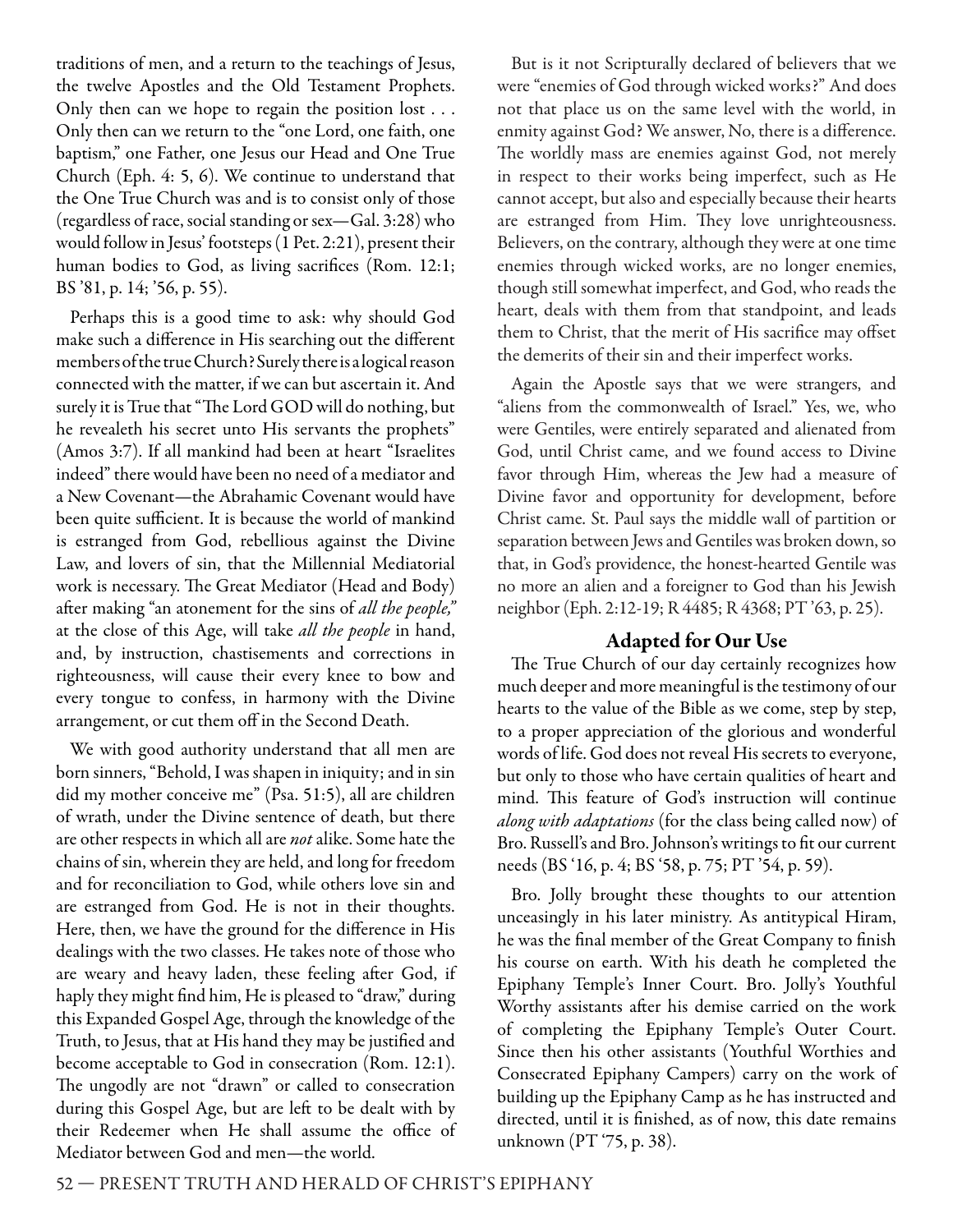Let us also keep this thought in mind! As was shown in PT '72, p. 15, if God makes an exception to the general principle "to the Jew first" in the case of the Youthful Worthy class, who come in under the New Covenant but are mainly of Gentile lineage there is surely no reason why He cannot make an exception also in the case of another consecrated class—the Consecrated Epiphany Campers, who will also come in under the New Covenant but are mainly of Gentile lineage—which class likewise is faithful to Him in consecration while sin is still in the ascendancy.

# **Be Imitators of God Ephesians 5:1, 2**

*"Be ye therefore followers of God, as dear children; And walk in love, as Christ also hath loved us, and*  hath given himself for us an offering and a sacrifice *to God for a sweet smelling savour."*

# **"Keep yourselves in the Love of God"**

Jude 21 invites the True Church to "Keep yourselves in the Love of God." Accordingly, the "yourselves" of our text are the Little Flock, who are the only ones who have been sanctified by the Father. Accordingly, the exhortation of our text applied, strictly speaking, to the Little Flock, *though in principle* it may be applied to the good Youthful Worthies and Consecrated Epiphany Campers. Yes, with all propriety it applies now to the clean Youthful Worthies and Consecrated Epiphany Campers. Just because they are such they should seek to gain the love of God and then maintain it, because of their present calling and their future prospects as such, otherwise failure will be theirs. Therefore, God will make it worthwhile for them to possess His love *for them* (PT '85, p. 23, 25).

The God of grace and justice assures His loyal Truth people of today (yes, the One True Church in 2019) of this principle with these wonderful words, "So shall my word be that goeth forth out of my mouth: it shall not return unto me void, but it shall accomplish that which I please, and it shall prosper in the thing whereto I sent it" (Isa. 55:11). Those who today stand loyal to the Parousia and Epiphany Truth and "earnestly contend for the faith which was once delivered unto the saints" ( Jude 3), who "walk in the light of the Lord" (Isa. 2:5), will have the *same kind* of blessed experience that the Little Flock had during *their time* in the Gospel Age; for "if God be for us, who can be against us?" (Rom. 8:31; PT '64, p.62).

#### **Manna from the Bible Truth as Due**

Jehovah privileges the True Church (the fully consecrated of today) with this message: upon Truth already provided

the Lord superimposes more Truth, adding line upon line, precept upon precept (Isa.  $28:10$ , 13). The night-long falling of the manna upon the dew suggests the progressive development of the Truth (Prov. 4:18), ever reminding us of the thought expressed in a hymn, "Still there's more to follow." Oh! The Divine Program has not changed, but more explicit statements have been given in the Truth writings respecting it (E 11, p. 318).

The Truth as due has come to God's people *adapted* to their varying providential needs, circumstances and experiences; for the Word of God was so framed by God that it is not only *adapted* to the needs of God's people in general, but it is also *adapted* to their individual needs amid their varying circumstances and experiences. This shows the practicability of God and of God's Truth. That God arranged His Word so as to be *adaptable* to the general needs of His people is apparent from Amos 3:7: "Surely the Lord your God will do nothing [in the outworking of His plan] except He revealed it as His secret unto His servants the prophets." God saying, "Shall I hide from Abraham that thing which I do?" (Gen. 18:17). Examples: Abraham and Lot knew of the destruction of Sodom beforehand; Noah knew of the flood in time to build the ark (E 9, p. 20).

Our Lord and Head has said, John 15:15: "Henceforth I call you not servants, for the servant knoweth not what his Lord doeth; but I have called you friends, for all things *that I have heard of my Father I have made known unto you*. " Our Lord certainly shall know of the times and seasons in *due time*, since he is to accomplish the plan, and unless *he has changed*, he will make known the plans to those close to him and associated in his work—*his friends*, *his saints* (SITS 1, p. 21).

Notice how Jehovah ensured the progress of Truth during the Parousia and the Epiphany. Bro. Russell had five special helpers successively, the first four making total shipwreck: Messrs. Barbour and Paton, Mrs. Russell and Mr. M.L. McPhail, whose fall in 1908 occasioned another brother to take his place, who kept that favor to the end of Bro. Russell's pilgrim work. Pastor Johnson, armed with the basic Truths *progressed* with present Truth till his demise (E 9, p. 32).

Next, notice how Jehovah enabled our dear Pastor Jolly to bring another jewel of understanding concerning the adapting of Truth to our day. At an Oct. 27, 1968 Question Meeting, the question was asked: Can we adopt words of the new creation to the Great Company? Now for instance, take the text 2 Pet. 1:4, "there are 'unto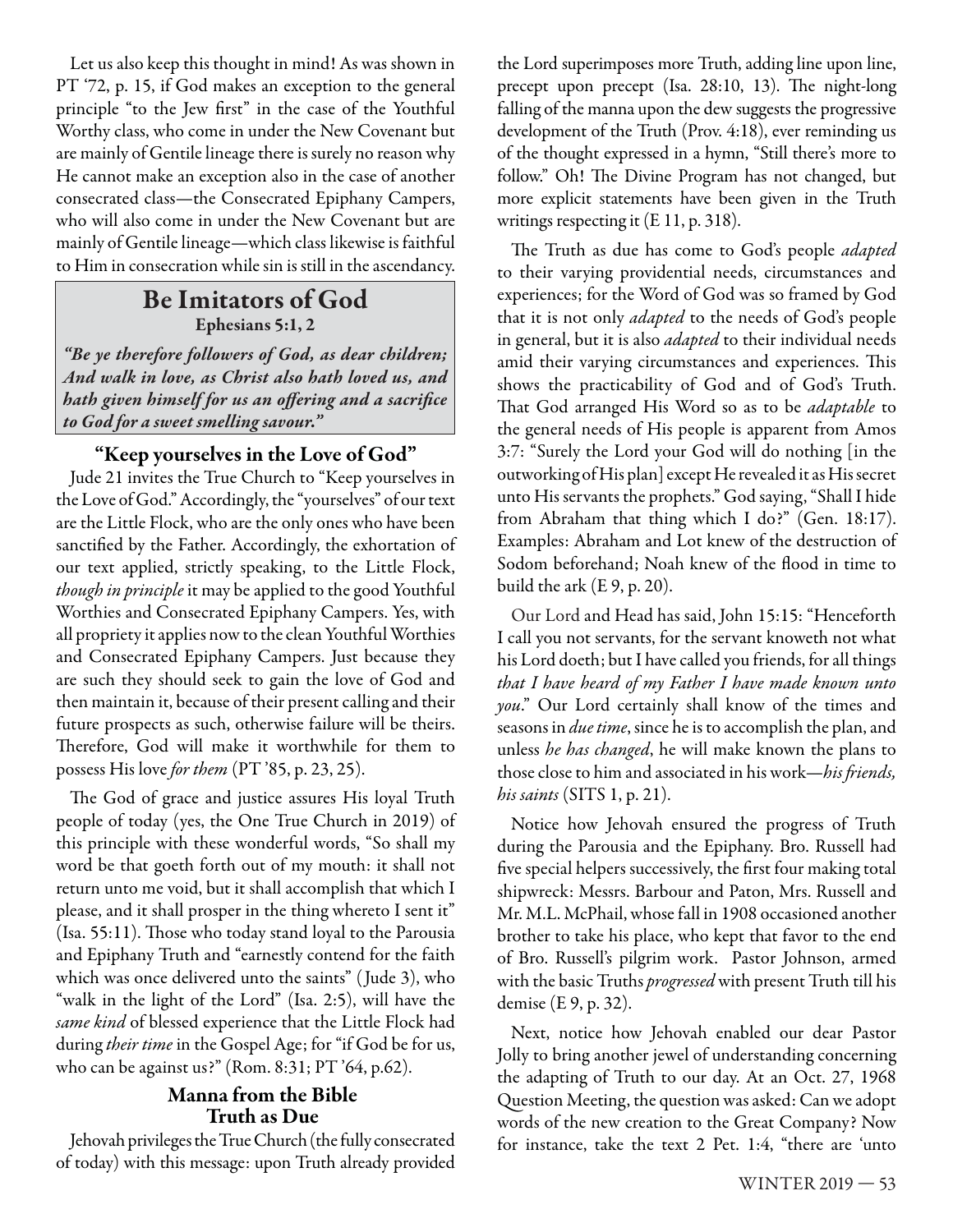us' great and precious promises, that by these we might become partakers of the divine nature"; now how are you going to read that text, you who are not of the Little Flock, and that includes all of us, how are we going to apply that text to get any blessings for ourselves; well we would say "unto us" also there are great and precious promises and by these we might become partakers of perfect life, either the glory celestial or the glory terrestrial. . . If we are not Spirit begotten, we would say, Oh yes, there are unto us great and precious promises: by these we may become Youthful Worthies or Consecrated Epiphany Campers and have eternal life. We are to fight the good fight of faith and lay hold unto eternal life, and that applies to every one of us. So I would adapt the text.

We follow with another jewel from a question Meeting with Bro. R.G. Jolly, Sunday, October 31, 1971: So I would say that the Youthful Worthies and the Consecrated Epiphany Campers will finish their course before the New Covenant is established . . . and since that time the Consecrated Epiphany Campers are coming in. Are they a part of the Laodicean stage of the church? Yes, in that wider sense, in the largest wide sense, yes. And the Laodicean stage of the church goes on in its widest sense until the Gospel Age is fully ended.

#### **The Light of the Consecrated**

Rom. 12:1 states "I beseech you therefore, Brethren." This statement calls for a definition of what brethren are! Brethren are: (1) Those who have pledged themselves to the Lord for a reformation, and (2) those who have consecrated their lives even unto death. Christ becomes endorser for these who have turned from sin, believed on the Lord Jesus, and consecrated themselves. He covers their Adamic sin and guarantees his continued merit if they are faithful. The Lord has pledged to these who have consecrated their lives to him, even unto death, that he will hear them and give to them, according to his wisdom, the experiences and blessings most helpful.

The brethren all have the lamp, the sure word of prophecy called by Peter, a light in a dark place. While they keep the proper attitude of brethren, as faithful, meek and humble students of the Word, they will at no time be in darkness: *they* will have the Truth supplied as meat in *due season.* Never have those living in full harmony with God been left in ignorance of necessary Truth, to grope their way in the dark with the world. Throughout centuries the consecrated brethren that make up the One True Church which Jesus formed, is not any of the Christian denominations, but it was, rather, the assembly of true Christians from in and outside of all denominations. The One True Church consist only of those (regardless of race, social standing or sex—Gal. 3:28) who would follow in Jesus' footsteps (1 Pet. 2:21), present their human bodies to God, as living sacrifices (Rom. 12:1).

The True Church, or religious body, which we and other consecrators (many of whom have never heard of the L.H.M.M.) have had the privilege of joining, is, according to Bro. Johnson (E 6, pp. 102, 103), "invisible both locally and generally, though manifesting itself through its works, arrangements, meetings and servants visibly, whether it be in one place or all places. In other words, there is *no visible general organization* of the Church of the Living God that makes the various Ecclesias or various individuals organically parts of a general visible Body."

In 1934 Pastor Johnson penned these additional words: "First of all, He would have us bear in mind only One True Church, or religious body, the one that the Lord organized, with Himself as its only Head, which in the wide sense includes the Great Company and Youthful Worthies, all of the Church of the Firstborn (E 4, pp. 323, 330, par. 5, p. 333, par. 1). This is the only religious body we should claim to have joined." And we can say additionally that this includes the Consecrated of our day, those having the same spirit and relationship with the Lord as these prior consecrated classes.

Bro. Jolly confirms and expands this Truth in PT '56 p. 43: "From the Lord's viewpoint, that there is but One True Church (Col. 1:24; Heb. 12:23), and that other organizations called churches are not so recognized by Him. Secondly, that this one Church which God recognizes, is only *a* 'little flock' (Luke 12:32). So we need not be on the lookout for the largest organization as the True Church of Christ. Thirdly, we are informed, that this 'little flock' does not contain many of the rich, or great, or wise according to the wisdom of this world" (1 Cor. 1:26; HE '34, p. 33).

#### **The Fifth Elect Class**

We, Epiphany-enlightened Consecrated Epiphany Campers, living in the Expanded Gospel Age Harvest, with a clear and concise understanding and full belief, state that "the church of the firstborn, which are written in heaven" (Heb. 12: 23), including the Great Company as well as the Little Flock, have all finished their earthly course and have attained to their places in the heavenly Kingdom. This part of the One True Church is complete! We also understand, with good principled proof, that the leadership role of the Youthful Worthies is now complete. With this understanding we recognize the fifth elect class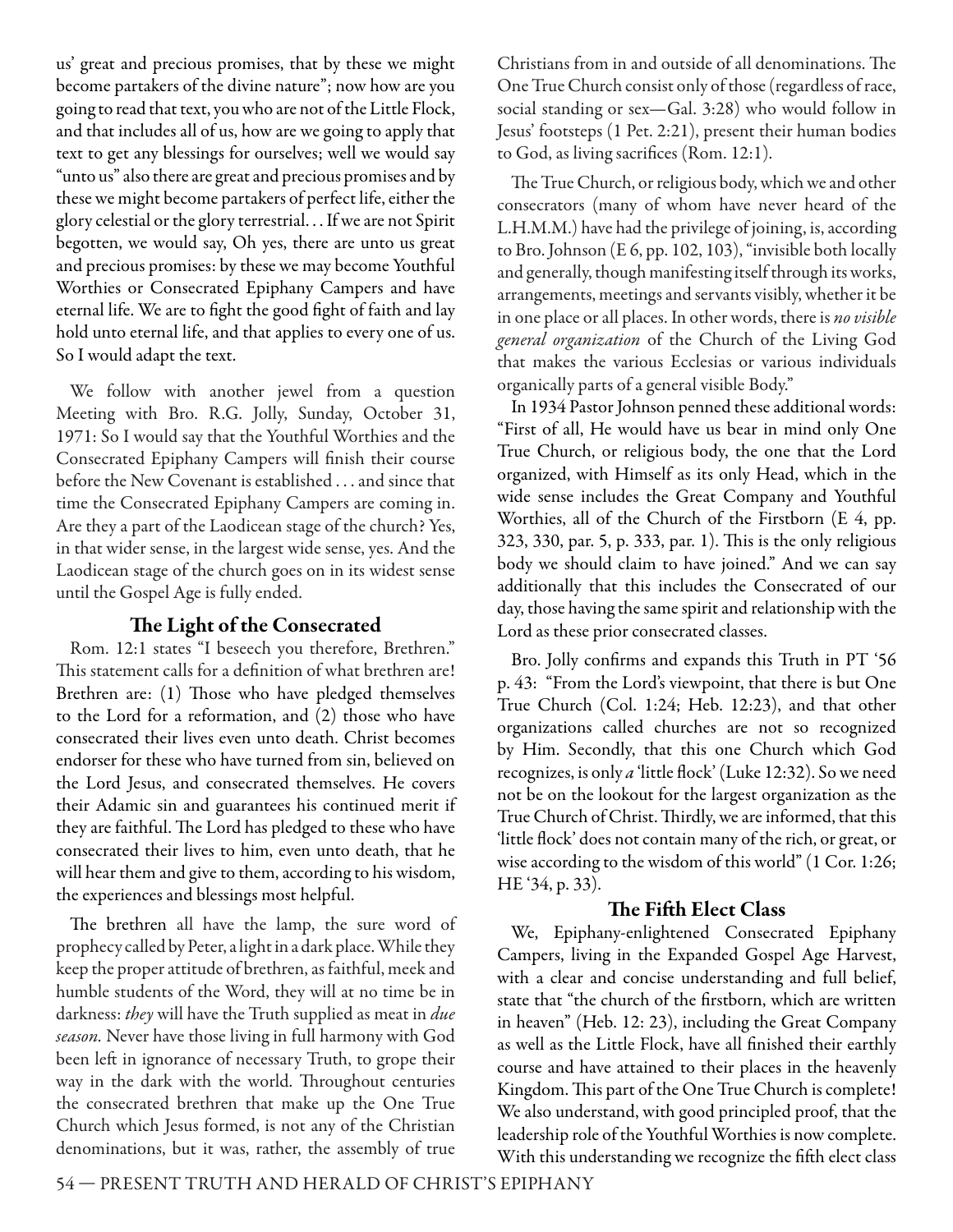called by God at the present time, who consist of the Spiritenlightened, non-Spirit-begotten consecrated ones, now being prepared for their important role as special helpers to the Worthies in bringing the restitutionists, during the Millennial Mediatorial Reign of Christ, into their proper understanding to have life everlasting on a perfected earth.

Although the term "Consecrated Epiphany Campers" is not found in the Scriptures, the three words that make up their name are Scriptural. Consecrated=heart condition; Epiphany=time period; Campers=place of residence! This clear designation can be explained as the name for that class who come in among God's people, the antitypical camp of Israel, and become consecrated followers of Jesus after the Gospel Age very elect have all been chosen but before Christ in His second Advent appears or is revealed to the world as the destroyer of Satan's empire and the establisher of God's Kingdom. This class will be privileged with the "resurrection of the just" (Luke 14:14). Th is term also *distinguishes them* from those who will consecrate during the time when the Highway of Holiness is set up. Th ose we could *appropriately designate* as Consecrated Millennial Campers (PT 2002, p. 43).

All of the Spirit-enlightened, non-Spirit-begotten consecrated ones are under the headship of Christ and are not to presume to teach Him, but are to rejoice in their privilege of learning from Him. Accordingly, the brothers should continue the practice of having their heads uncovered in the meetings, and only brothers should serve as teachers in the ecclesia meetings. And the sisters should rejoice in their privilege of helping to keep the brothers (and themselves) humble and fully subject to the Lord's teachings, by having their heads covered in all ecclesia meetings and keeping silent as to teaching in the doctrinal meetings. They preach a wonderful and muchneeded sermon in pantomime, by their acts.

It is very fitting that such practices should continue. While the symbols of Christ's Headship and the Church's Bodyship are primarily involved, the same principle applies in all ecclesias of God's present-day consecrated people, for they are *all parts of the church*, the ecclesia (the called-out ones), in the wider sense. We are not to forget that others than the Little Flock are pictured as being in a *married relationship with our Lord Jesus*. Ruth in her married relationship with Boaz types earlier Youthful Worthies in a symbolic married relationship with our Lord Jesus (Ruth 4:10-13; E 4, pp. 394, 395).

#### **Application to the CEC's**

The teachings of Jesus and the Apostles about the deeper meaning of the Ten Commandments and about other things in the Sermon on the Mount (Matt. 5:1-12), about marriage and divorce (Matt. 19:1-9), about the election of elders (Acts 14:23; Titus 1:5), about sisters wearing head coverings in ecclesia meetings and their not teaching in the ecclesia doctrinal meetings, etc., apply to those consecrating between the Ages just the same as they did to the Little Flock and the Great Company. Christ's disciples who consecrate between the Ages are not to think that these instructions applied only to the Spirit-begotten and not to them, *or that they apply only in a lesser way to them*. There is only one kind of consecration—full consecration to God, to do His will—for all the pre-Millennial seed of Abraham and only those who make and keep such consecration will be given favored places as antitypical Levites and Nethinim in the Kingdom (PT '82, p. 94).

We should keep in mind also that (as shown in PT '68, pp. 44-46) God will never turn His favor away from His loyal people, whether they are of His Spirit-begotten children, or of His consecrated Spirit-enlightened but not Spiritbegotten servants and friends of the time prior to and since the time of the High Calling. The Youthful Worthies in the antitypical Court and the Consecrated Epiphany Campers in the antitypical Camp now are tentatively justified by faith, have "peace with God" and "the peace of God," are of the Epiphany Household of Faith, are God's friends and prospective sons, have fellowship with Him and are privileged to pray to Him as their prospective Father. Will they lose this blessed relationship with God when they come under the New Covenant and its Mediator and when they come under works-justification instead of faithjustification? Surely not!

In the setting of the One True Church, God will highly honor the Consecrated Epiphany Campers; for they are proving themselves faithful under greater trial than the restitutionists in general will have. They will be privileged to be the special assistants of the Worthies and will be very able helpers to the world of mankind as they with them go up the Highway of Holiness. Let us state again that the Consecrated Epiphany Campers are separate and distinct from the spirit begotten classes such as the Great Company, (see E 4, pp. 115-117), and the Church which is the Body of Christ, which consists only of 144,000 members (Rev. 7:1-4; 14:1).

#### **The True Bible**

We have used the word Truth 23 times so far in this article. Perhaps we should dwell on where this advancing Truth message originates. Without hesitation we answer, God's word "The Bible", expounded for our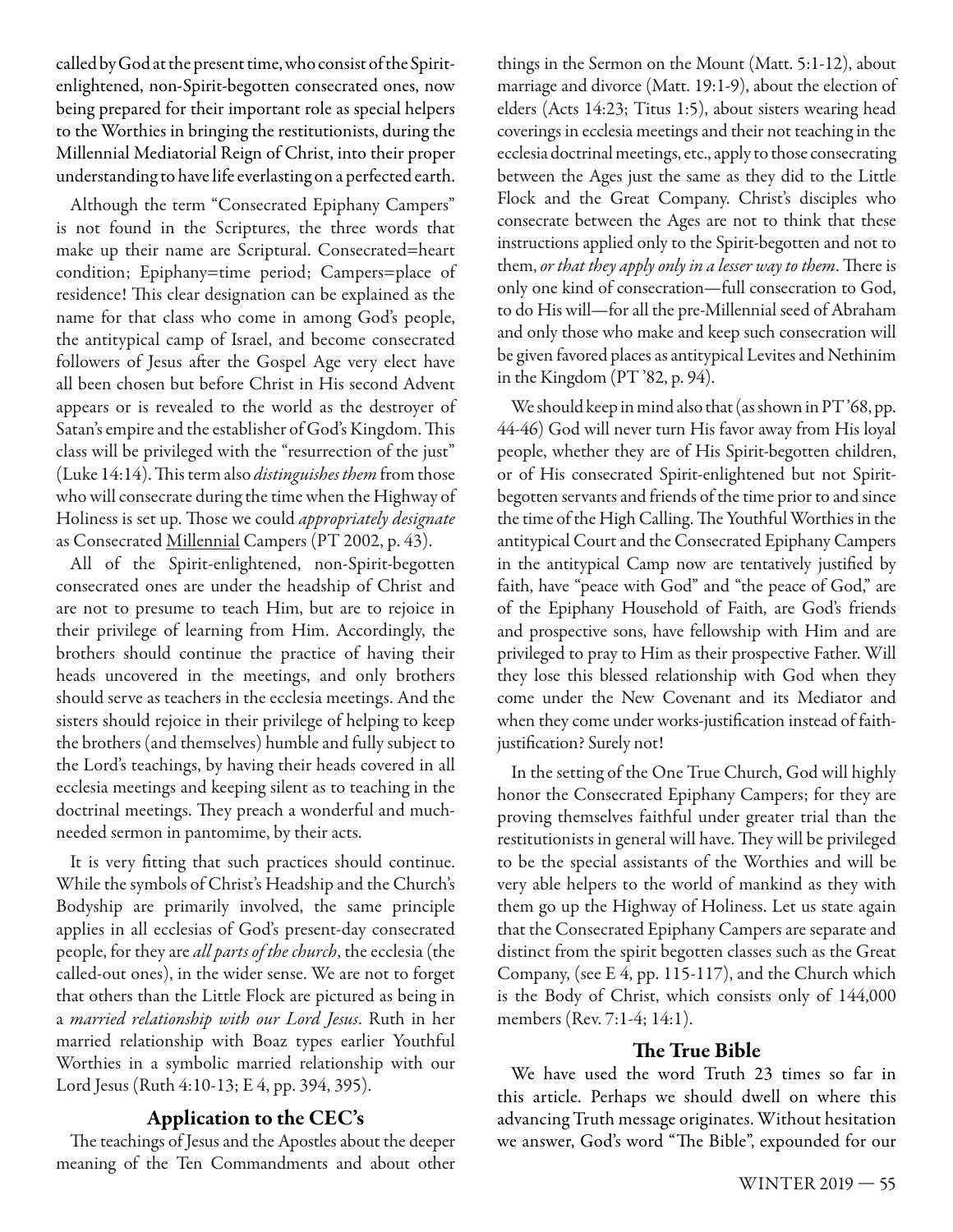understanding by chosen vessels of God! Yes, the Bible the greatest of Books. Many of the world's best and noblest characters have acknowledged the grandeur of God's Book, even those who were not themselves professedly consecrated Christians. These testimonies come to us from the outside rather than from the inside—mainly from those who understood very little of the true Divine Plan of the Ages. How much deeper and more meaningful is the testimony of our hearts to the value of the Bible as we come, step by step, to a proper appreciation of the glorious and wonderful words of life which it contains and the true meaning of its exceeding great and precious promises, by which in the LORD'S plan it is designed that His One True Church, is being prepared to be the LORD'S instruments for the eventual blessing of all the families of the earth (Gen. 12:3; 22:16-18; BS '16 p. 4; BS '58 p. 75). Perhaps this would be a good time to ask, for whom are the words of Jer. 15:16 written? "Thy words were found, and I did eat them; and thy word was unto me the joy and rejoicing of mine heart: for I am called by thy name, O LORD God of hosts." Well, God does not reveal His secrets to everyone, so it is only to those who have certain qualities of heart and mind (the consecrated).

With this thought in our hearts and minds we consider John 10:10 "I am come that they might have life, and that they might have it more abundantly." In this text our Lord Jesus refers to two classes: the obedient of the world of mankind, and the Church, which is His Body, "the fulness of him that filleth all in all" (Eph. 1:22, 23), who with Him shares in the Divine nature, with life "more abundantly," in the sense that it is inherent life, not requiring to be sustained. This is stated in the very strict and narrow sense! We must accept that in the narrow sense the second part of this scripture points directly and primarily to the Little Flock, but, in the wider sense it also has an indirect and secondary application, in principle, to others of the Lord's faithful servants. Luke 21:15 is a scripture that may apply also to the Lord's loyal servants of other classes (PT '64, p. 62).

Trials of the Time of Trouble after the very elect classes are complete in their membership but before the Highway of Holiness is opened up under the New Covenant may also be said to receive a life more abundant than that given to other restitutionists in general, for they will have the highest honor among them. And in a certain sense the restitutionists in general may be included in the second blessing of John 10:10; for mankind in general will not

only be given life as a result of Jesus' ransom-sacrifice on their behalf, but will also have it more abundantly than Adam had it originally—in the sense that they will be greatly enriched by the lessons they have learned in their school of experience with sin and its terrible consequences (see SITS 1, pp. 122, 124); they will enjoy life with billions of others in blessed fellowship, and they will have an earthly home more extensive and filled with marvelous discoveries, inventions, improvements and conveniences far beyond anything that Adam enjoyed or even dreamed of (BS '68, p. 3).

We conclude this study of Constructive Advancing Truth for the Consecrated Epiphany Campers regarding their place in the One True Church by revisiting Jude 21; which invites us to "keep yourselves in the Love of God." Accordingly, the "yourselves" of our text are the Little Flock, who are the only ones who have been sanctified by the Father and called into and preserved in Jesus Christ. Accordingly, the exhortation of our text applies, in its narrow or restricted sense, to the Little Flock, though in principle it may be applied to the good Youthful Worthies and Consecrated Epiphany Campers who are the faithful in Christ Jesus now. The experience of consecration gives these Campers more than any others, so close do they in many cases come to being of the elect, the privilege of being among the chief helpers of the Ancient and Youthful Worthies in their Millennial service in the Kingdom (PT '59, p. 42).

God has not given to the Consecrated Epiphany Campers the spirit of fear, but of power and love and of a sound mind (2 Tim. 1:7). Yes, we "keep" hold and guard the love of God the same as all other Saints: *hagios,* holy ones, dedicated ones, consecrated ones and appointed ones (Ezra 8:20). In fact, all consecrated ones are sanctified, holy to God, and therefore saints in this wider use of the term (PT '68, p.54).

Let us, as Consecrated Epiphany Camper hopefuls, accept into our hearts the trials, testings and sifting actions that God places before us. The privilege of possessing God's love now, will make it worthwhile to keep ourselves in the love of God.

> **GOD HAS PERFECT timing** *Never Early, Never Late.* **It takes a little**  PATIENCE AND A WHOLE LOT OF FAITH... But it's Worth the Wait.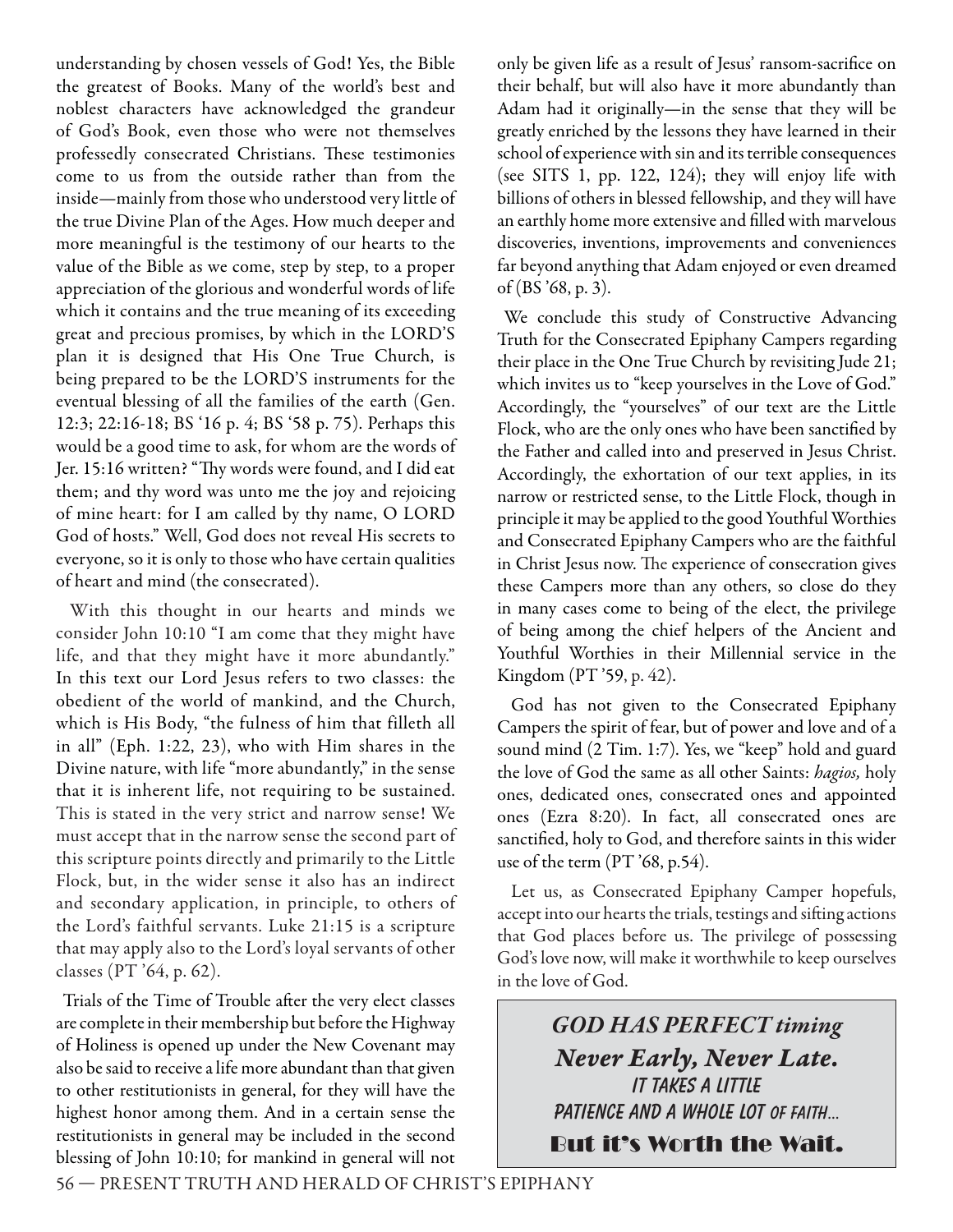# CHRIST LIFTED UP "And I, if I be lifted up from the earth, will draw all men unto me"-John 12:32.

There have been various speculations with reference to the Lord's meaning, relative to being "lifted up." It seems to be a peculiarity of human nature, especially until we come to a position where we have learned that *our own thoughts*  are frequently stumbling stones to us, and have learned the lesson that we must cast aside our favorite opinions and seek the meaning of the words from the context, to decide that a passage *must be understood* in some way more difficult to understand than the simple narrative itself. And many a Bible student has gotten himself into quite a labyrinth of difficulty from endeavoring to make out of simple statements something more elaborate than the Lord put into them, and yet the simplicity of the Truth, the simplicity which all the children of God should observe, will be to receive the Word as little children, and understand it just as it reads. With the idea of elaborating the thought, many have undertaken to say, and to imagine themselves, that the lifting up of the Son of man, meant His glorification: I, if I be glorified, will draw all men unto My glorified condition, is what they prefer to have it mean, and therefore they so construe it. But that would be a wresting of scripture, for nothing of the kind appears in the passage.

The passage clearly and distinctly says the lifting up referred to was a lifting up at the cross. "These words spake Jesus signifying what death he should die." If we would always let the context tell us just what is meant, how much difficulty it would save ourselves and others. The same Greek words here rendered "lifted up," are elsewhere used, as for instance, in John 8:28, "Then said Jesus unto them, When ye have *lifted up* the Son of man, then shall ye know that I am he; and I do nothing of myself, but as the Father hath taught me, I speak these things." Who was to do the lifting up? Not the Father, nor the Lord Jesus himself, nor the Holy Spirit, but *ye*—when *ye* have lifted up the Son of man. It evidently then does not refer to an exaltation to glory. The same Greek word is used also in John 3:14. "And as Moses lifted up the serpent in the wilderness." Did Moses glorify the serpent? Not at all. "As Moses lifted up the serpent in the wilderness, even so must the Son of man be *lifted up*, that whosoever believeth in him should not perish but have eternal life."

It is a fact of course, not a fact taught by this passage but taught by other passages, that our Lord Jesus after He was lifted up upon the cross, after He had died for our sins, was highly exalted, and that He is glorified now, and forever. But what we are here noticing is, that this fact is not taught in this passage, nothing in this passage favors any such construction. Some who take the view which we have presented, that the "lifting up" referred to the glorifying of the Lord have an object in view, they wish, as they sometimes say, to do away with the wooden cross. They wish to set aside the importance of the *death* of Christ which this text, properly understood, shows. In the very next verse the Jews show that they understood exactly what our Lord meant, when they answered, We have heard that when Christ cometh He will never die, He will live forever; how is it that you say the Son of man will be lifted up. We see that the Jews understood it, the disciples understood it, and our Lord expressly spoke it, with reference to the death He should die, and not with reference to His exaltation to glory.

WINTER 2019 — 57 Now, then, it makes just this difference. Taken in the way the Lord gives it, it makes the cross of Christ the very center of the whole plan of redemption, just as the Lord meant it should be, just as the Scriptures everywhere present it to be, the very center of the whole plan. For our Lord to be crucified, to be "lifted up," to die, was a necessity which lay at the foundation of the divine plan. The death of Christ, "the Lamb of God which taketh away the sin of the world," was the only way by which mankind could be brought into harmony with God. We see, that the *drawing* of mankind was dependent on the death, the lifting up, of Christ. Not only is the cross of Christ now a stumbling-block, which very many do not like, and which many are ignorantly stumbling over, but it was a rock of offence to the Jews. They could not understand why the great Messiah who was to be so powerful, and an everlasting deliverer, must die. They could not see how or why the cross was connected with the fulfillment of the Covenants. But, our Heavenly Father's ways, as we have learned, are not man's ways, and His plan was, that the one who should restore Israel and the world, and be the King of glory, should be also the one that would prove and show His worthiness by His obedience even unto death, even the death of the cross, as the Ransomer of all. So, then, we see that the cross of Christ is truly indeed the center of God's plan for blessing all the families of the earth. If I be lifted up I will *draw men;* if I am not lifted up I can never do so. Whenever, therefore, any attempt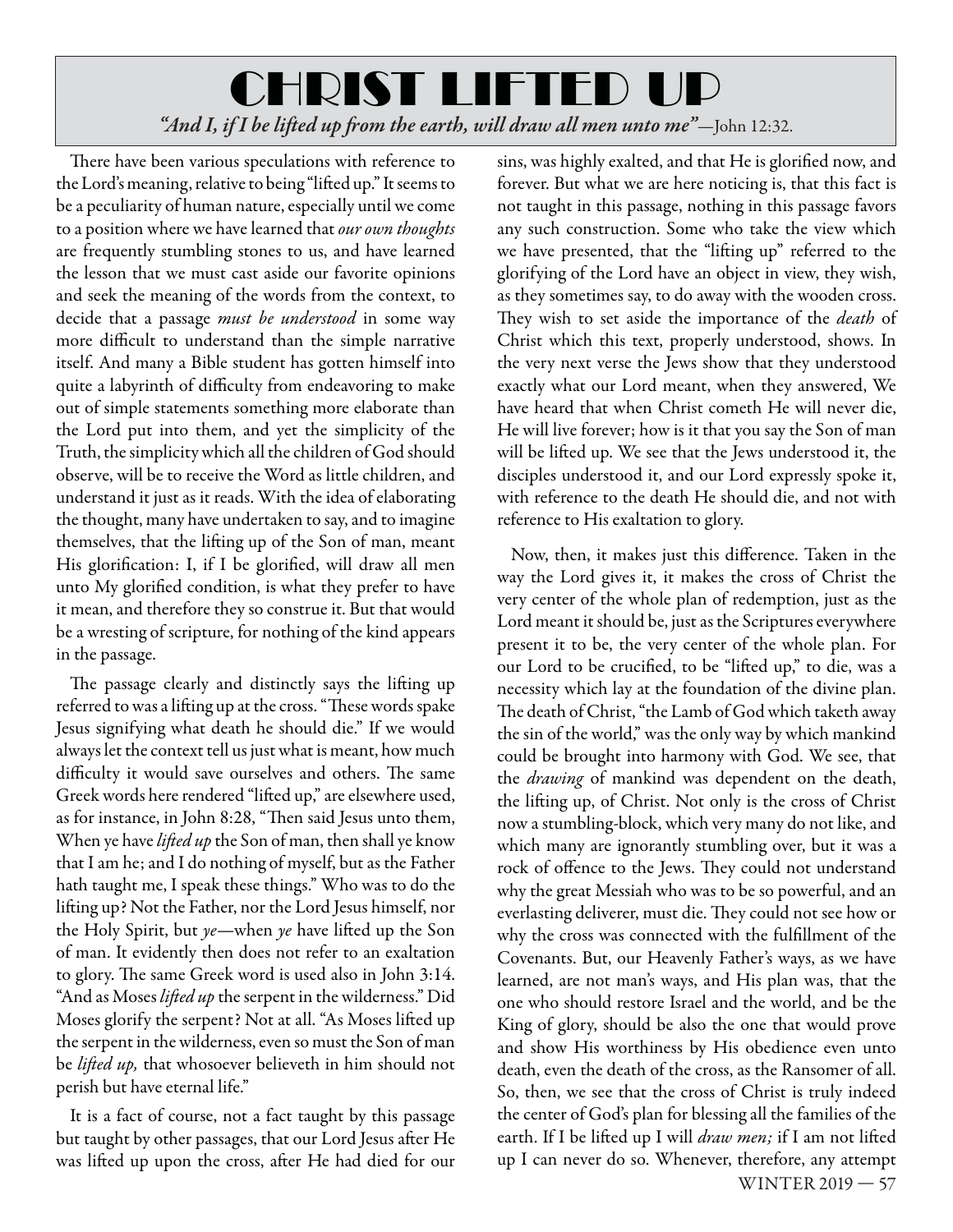to show that the cross of Christ was not a necessity, that the penalty of sin was not death and that it was not necessary for our Lord Jesus to *redeem* mankind from it—by giving His own life as our ransom price, let this, one of the hundreds of passages that point to *the ransom price,* Christ's death, as the *foundation* of all our hope, be the answer to such, and show that sinners were not drawn to God until first the penalty against all had been paid, by our Redeemer, who "bought us with his own precious blood"—His death—the sacrifice of His life. Not until all were redeemed, at Calvary, was the gospel, the good tidings of great joy, sent forth unto all people, drawing all by promising everlasting life to all who would obey the great Redeemer. The fact is incontrovertible, that "life [everlasting, for restored human sons of God], and immortality [the grand superlative degree of life, which pertains to the divine nature only, and is offered as the great *prize* to the overcomers of the Gospel age—the church] were brought to light through the *gospel.* And the gospel was never declared (except in a prophetic and typical way to the typical Israelites), until after His resurrection our Lord sent forth His disciples saying "Go ye into all the world and preach this gospel [good tidings—of a hope for life through the ransom given for all] to every creature."

#### **"I WILL DRAW ALL MEN UNTO ME."**

We are instructed in 2 Cor. 5:14 that "The love of Christ constraineth [draweth] us." Nearly two thousand years have passed since the ransom price for sinners was paid since the Son of man was lifted up—and even in this most favored day we see that the vast majority of men are still in ignorance of this great gift of God, and that they have not been drawn by the Lord even in the remotest sense conceivable. And when we think of the still greater mass of mankind who have died during the centuries past without being drawn, our faith in the Master's promise compels us to look to the Millennial Age for its fulfillment. And why not? If infinite wisdom permitted four thousand years to elapse from the time that sin entered the world, and death, the penalty of sin, was inflicted with all its train of woes, before the ransom was given, why should we not presume that a long period might elapse after the ransom had been paid, before the general drawing promised should take effect.

Our Heavenly Father loved His creatures all those four thousand years before sending the Redeemer, and He sympathized with them in their fallen and dying condition just as much as He does today, for He changes not. Now He has allowed two thousand years or more to elapse, and yet the drawing power of Christ, we might say,

has not begun to affect the world. Strange! says human shortsightedness, if God so loved the world as to give His Son to redeem all, and if Christ so loved us as to freely deliver Himself up for us all, wherefore this tardiness in bringing to pass the promised blessings? Why should two thousand years intervene before the drawing of all men begins?

Careful study into the wonderful plan of God discovers both love and wisdom even in this seeming tardiness, for all this time the drawing power of Christ has been exerted upon five special classes (PT '77, p. 38) in whom the love of God and of Christ, as manifested in this lifting up, awakens such a sense of gratitude as to draw them to follow in His foot-prints at any cost of tribulation, distress or persecution. And these classes of zealous, devoted faithful souls the Lord designs to associate with Himself in the great work of blessing, drawing and saving all His purchased possession.

Christ drew some-a "little flock" He terms it, in comparison with the masses of men. And these became His bride, and the first fruits of His great sacrifice. As the Apostle expresses it, it is the love of Christ that constraineth or draweth us now, and how strongly that cord of love has drawn the saints, has been wonderfully manifested in their sufferings, self-denials and self-sacrifice, even unto death, and that often in the most revolting forms. Many in the days of Papal persecution rather than deny their faith or walk according to the spirit of the world were so drawn by the love of Christ as to submit to all sorts of indignities and ignominious deaths by cruel rackings, burnings and tortures of every description.

What a wonderful power is the love of Christ, made manifest to us through His lifting up on the cross for our redemption! It has not lost its power yet to draw some, and to hold them in loyalty and fidelity to Christ even against all the subtle and deceptive influences of this "evil day," and these perilous times. Yes, the love of Christ still draws the Saints, so that they do not seek to do their own pleasure but the will of God. And this will of God in them controls in all the little affairs of life—in the housekeeping and the training of families, and into business life, at the counter, the office, and the workbench, it influences them when seen and when unseen, in the light and in the dark, in thought as well as in action and word. The love of Christ is constantly constraining a faithful few, restraining all evil propensities and strengthening, ennobling and beautifying character, while affecting all their relationships with families, friends, neighbors and business associations.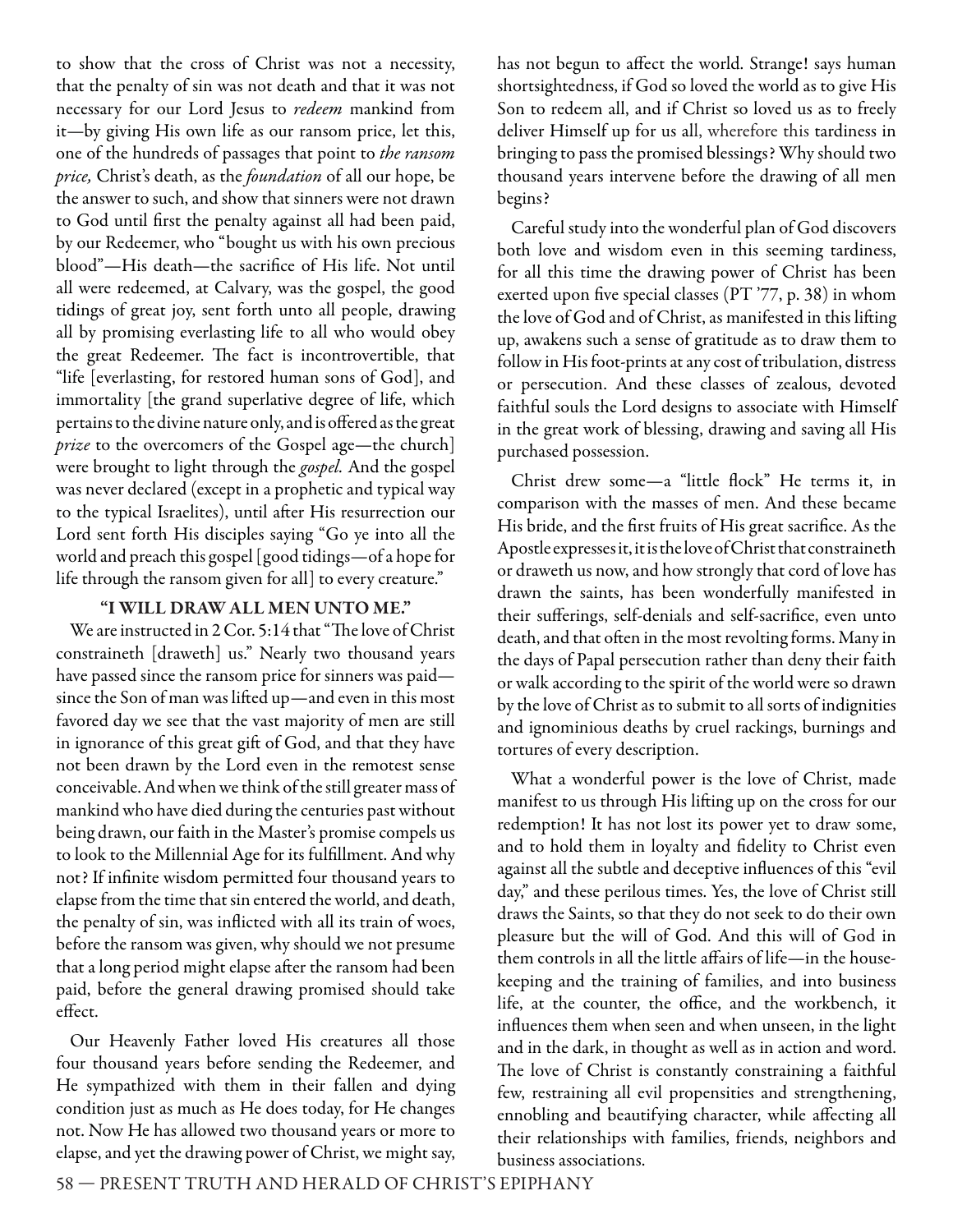The power which constrains or draws the Saints into harmony and union with Christ, and through Him with our Heavenly Father, is the Truth. The more clearly we discern the Truth, the more it can influence or draw us. The Truth shows us our condition in sin and condemnation, and by showing us God's provision for our recovery, the Truth discloses to us the love of God and our Lord Jesus. A little Truth draws a little, and the full clear Truth, received into good and honest hearts, is a power, *the power of God, working in us to will and to do His good pleasure.* Without this power of the Truth we cannot even *will* aright; the Truth directs our wills, and to such as have consecrated wills in harmony with God, the Truth is the greatest motive power to good deeds. A knowledge of this same Truth of God, of which the lifting up of Christ is the foundation principle, will be the drawing and moving power of the Millennial Age also, and in a similar manner, only there will no longer be besetments, or drawings of the adversary in contrary directions. Satan will then be bound, restrained from deceiving and drawing away from God. It will no longer cost what it now does, and what it has cost in the past, to will and to do right, for not only is Satan to be bound, but a highway (a public thoroughfare) is to be cast up, and all the stumbling stones are to be gathered out, and no ravenous beasts of prey (no fierce temptations) shall go up thereon, but the ransomed of the Lord shall walk there with none to molest or make them afraid. They shall go forth with joy and be led forth with peace, with every influence toward righteousness in their favor (Rev. 20:2; Isa. 35:8; 62:10).

There are various reasons why the number drawn in this age is comparatively few. Some indeed are willful sinners, "children of the devil," who love darkness rather than light because their deeds are evil. And then the god of this world has so blinded the minds of a better class with doctrinal errors that they do not recognize and cannot appreciate the Truth, and the deceptive aspect of the things of this present life deceive others, drawing and constraining them to such an extent as to offset the drawing power of the Truth. Even where the seeds of Truth fall into hopeful soil and begin to spring up they are often choked by weeds and thorns such as the absorbing cares of this life, the love of this world's approval, and the deceitfulness of riches, or the alluring hope of acquiring them.

While the whole world is in this condition of imperfection, weakness and sin, we cannot expect otherwise than that the vast majority would be influenced by their surroundings, their appetites, and the deep degradation into which they have fallen. What hope is

there then that the time will ever come when Christ will draw all mankind unto Him? If the Truth is unchangeable, and if it does not draw the masses of men now, what prospect is there that it will ever draw them? None whatever from a human standpoint. We have no such assurance except in God's Word. Our Lord has promised not only that He would draw a "little flock" as he terms it in comparison with the masses of men ( John 6:37, 44; Luke 13:32), but that in due time He will draw all men; and that the power of the adverse influences of the present time shall be broken. The chains that now bind men, as slaves to sin, shall be snapped asunder, and all will then have power (liberty) to become sons of God.

Sin is represented in the Scriptures as a great tyrant compelling mankind to do His bidding; and the fallen race is so fettered by inherited weaknesses that none can do otherwise than obey Him except such as hear the Truth and appeal to Christ to have their shackles broken, to obtain liberty from Him. Such are freed from further service of the tyrant, Sin, and may become sons of God, servants of righteousness, and have everlasting life.

This matter of returning to harmony with God through Christ, being moved or drawn by the Truth whose centre is the cross is therefore a liberty, a privilege, granted to believers in Christ—a privilege that men are incapable of appreciating or using so long as they are bound in ignorance, under the power of evil and their own inherited weaknesses. We sometimes say that men are free moral agents, free to choose good or evil, yet evidently this is the case only to a very limited extent. The first man indeed was created a free moral agent, but since the fall all have been measurably under bondage to sin, and are held in this slavery by their own inherited as well as cultivated weaknesses, under circumstances which none is able to control, until, under God's arrangement, Christ shall take the power into His hand. The Redeemer of all is to take the kingdom and dominion of earth, and is to break off the shackles that are now fettering the world, and hindering even those who desire to love and serve the Lord from being drawn thereto.

WINTER 2019 — 59 It was needful that our Lord should die to redeem men, but more is necessary to the complete success of God's great plan. According to that plan the Ransomer must also be the Deliverer to free those purchased with His own precious blood from the shackles of sin—ignorance, prejudice, perverted tastes and inherited weaknesses, and many from the tomb itself. He could not deliver one, until He had redeemed them, but the object of redeeming them was that He might set them free from the bondage of sin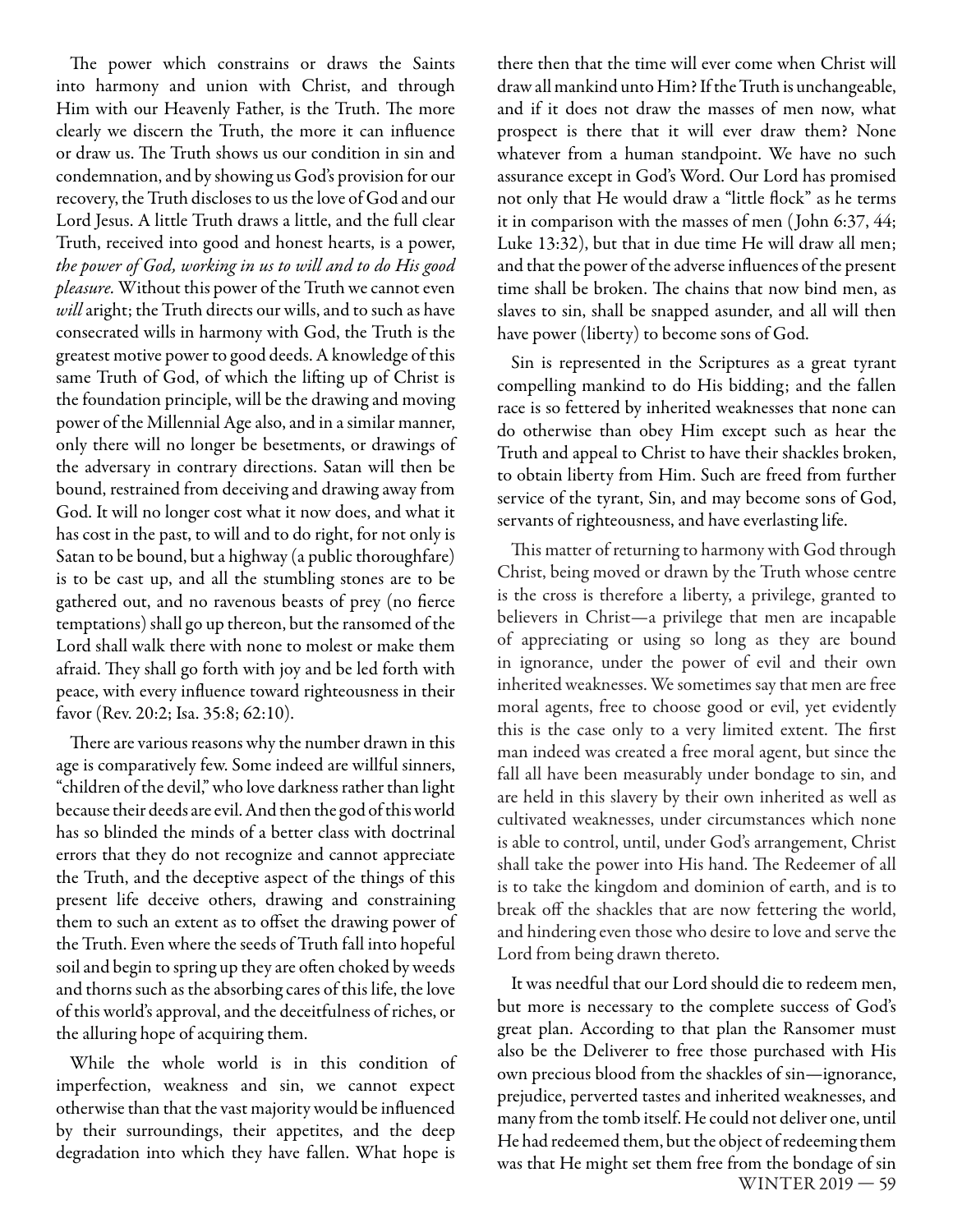and its penalty, death. The Prophet Isaiah foretold the ultimate object of our Lord's great work which began with His sacrifice for our sins, when, speaking for Christ, he said, "The Spirit of the Lord Jehovah is upon me, because Jehovah hath anointed me to preach good tidings unto the meek; he hath sent me to bind up the broken hearted, to proclaim liberty to the captives, and the opening of the prison to them that are bound" (Isa.  $61:1$ ). Those who have learned of God's great plan of the ages can see much more than others in this reference to the opening of the prison to them that are bound. We see that all the living generations of men are prisoners of Satan, fettered and bound for the tomb, the same great prison in which he has confined all the generations past, and that the great Deliverer who redeemed them must set them free, before even the willing can be drawn to Him.

For this great work of giving liberty to the captives of sin and death, God has appointed the Millennial Mediatorial Reign of Christ. He not only had a due time for sending His only begotten Son into the world, and a due time in which He was to give His life a ransom for us, but He has also a due time for this liberating of sin's prisoners. That age of deliverance will be earth's great jubilee year, the antitype of that jubilee which Israel observed every fiftieth year. In that type, the setting free of every debtor, and the return of every one to his home and possessions and privileges, foreshadowed the return of all mankind to liberty—to freedom from sin and its tyranny, to liberty such as Adam had to decide for righteousness or sin knowingly. The great Deliverer has the emancipation proclamation all ready: it is written in His own precious blood, and the hour for its special announcement is the dawn of the morning of the Millennial day.

#### **ALL DRAWN, NONE COMPELLED**

When our Heavenly Father has revealed His plan it becomes us to submit all our reasonings to what He has laid before us of that plan. Human reason must not array itself in opposition to divine wisdom, but should always be guided by the divine revelation. When, therefore, our Lord declares that He will draw all men unto Him, we should avoid reasoning on this statement out of harmony with the various other scriptures which touch the same subject.

Some err in this matter, and reason this:—Our Lord Jesus is exalted to glory and He Himself has said, "All power in heaven and in earth is given unto me." Therefore, if He who has all power shall draw them, every one will come, for none can resist His "all power."

Not so! This would be fatalism, it would be casting aside the true significance of the word "draw," and substituting another idea which the Master did not express, viz., *force.*  We have no more right to change the significance of His words than we have to change the words themselves. What our Lord meant by the term draw, is illustrated in the experience of each of us, for He used the same Greek word when telling us that, in this present age, none could come to Him except the Father draw him ( John 6:44). The Father draws the Hagios now, the dedicated, the consecrated children of God, as the Son will draw all men in the Millennial Age. The Father draws us by the Truth and by His providences, but He does not force or compel one. Even when drawn, by the opening of our mental eyes to the Truth, under the unfavorable conditions of the present time, we are not compelled to follow, we may "go away" ( John 6:66,67), we may "do despite to the spirit of favor" which enlightened us and drew us, we may sin *willfully* after that we have come to a clear understanding of the Truth, and been made partakers of the grace of God in Christ (Heb. 10:26-29), we may abide not in him, and be cast forth as rejected branches ( John 15:6), "twice dead, plucked up by the root" ( Jude 12). So likewise, our Lord's drawing of all men in the Millennial Age, implies that all will be shown the Truth and the advantages of righteousness and the evil and disadvantage of sin, and such as choose, [*i.e.* will follow after righteousness,] will be enabled to come into complete harmony with the Divine plan, and will obtain, as the reward of their choice, the gift of life which they may retain forever.

The drawing is one thing and the coming another. It is God's prerogative to invite, and man's privilege to come. God did not make man a mere machine to be operated and drawn about hither and thither, with no will of his own. He made him in his own noble likeness, possessed of the God-like faculty of will. Such only of God's creatures as have this quality of free will, in His likeness, does He recognize as sons, whether they be on the earthly or heavenly plane—human, angelic, or divine sons. All of God's sons have a will of their own and may decide in matters concerning themselves, and this will be as true in the next as in the present age, though it will be more noticeable then.

This privilege of free agency, ultimately to be restored to all men, will not interfere at all with the divine plan, nor can it in any degree interfere with the final harmony of God's kingdom, for, though leaving all free to choose life by conformity to the spirit and plan of God, God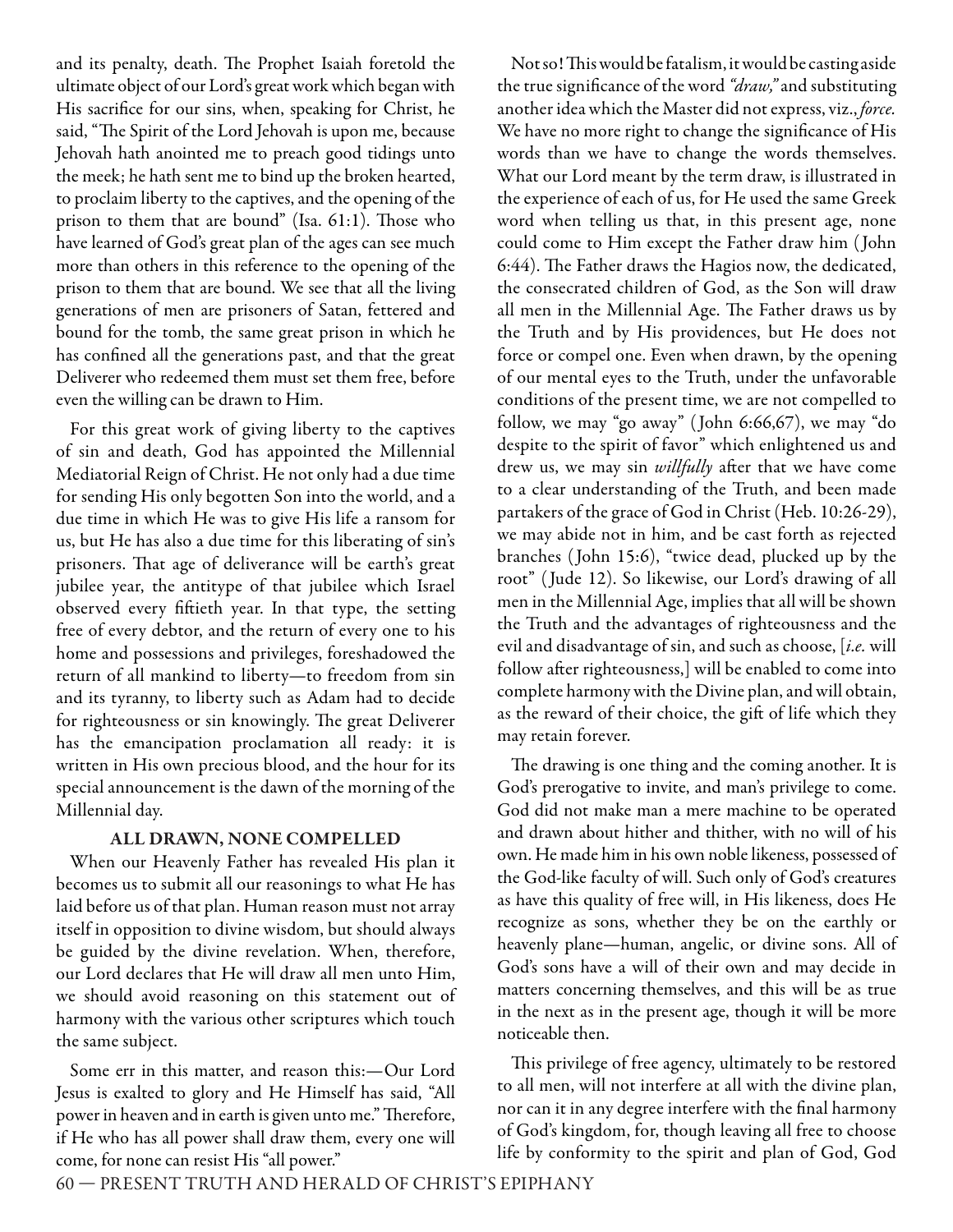foretells His intention to cut off from life all who do not *willingly* conform.

What is it that draws us to Christ? It is the Truth. What was it that drew the early disciples, when they said, "Lord to whom shall we go?" They confessed it was the Truth when they added—"Thou hast the words of eternal life." It was the Truth, "the words of eternal life," that both drew and held them to the Lord, and so it is with us also. Not only are we *drawn* by the Truth, which as a cord wraps about us to hold, and steady, and keep us, but we have two cords binding us-first, the Truth coming out from God and fastening upon honest hearts; and secondly, the faith and trust of our consecrated hearts reaching back unto God again. So it will be with all mankind in the Millennial Age. He who taught and drew us, by giving us the knowledge of the Truth, shall so teach the whole world. Not one will be left in ignorance of the goodness of God, or without a clear knowledge of His wondrous plan. Not one will be left without being drawn, just as we are being drawn, by the Truth. Yet not one will be forced then, any more than we are forced now. God seeketh such to worship Him, not only in the present time, but everlastingly, as worship Him in spirit and in Truth, not needing to be lashed, or forced, or barred, but such as will be glad to be in harmony with God and delight in His favor.

Some have supposed that the only thing that gives us any appreciation of good, is our experience with evil, but it is not so, those angels which kept their first estate and never sinned, are none the less able to appreciate righteousness. Though by reason of inherited weaknesses we are inclined to sin and find it difficult to do right, yet we do not find it difficult to love righteousness. All present human weaknesses (results of the fall) will be entirely taken away in the Millennial Age, so that men will have none of that gravitation towards evil now experienced by all.

But does the assurance of the Scriptures that there shall

be a restitution of all things prove that if all were put into a perfect condition, all would therefore willingly serve the Lord and conform to His regulations? No, we answer, we have illustrations of some who were in the perfect state who did not do so. One illustration is Adam. But says one, ignorance in part contributed to Adam's fall, with fuller knowledge he may act differently. But what shall we say of Satan's case? Was it ignorance on his part that led to sin? Is it ignorance that still holds him in the attitude of a sinner? And will it be ignorance on his part all through the Millennial Age down to its close that will keep him in rank rebellion against God? No, Satan was not, is not, and will not be ignorant of sin and its wages, and yet through it all, with unimpaired powers and clear knowledge, Satan chooses and wills to do evil. We here cite this remarkable case to show that perfect men—all the race—when the work of restitution (restoration to perfection) is complete—will still need to be tested to prove whether their wills are set to do right, or to do wrong.

God is not attempting to deal with the world now as he is dealing with the one true church. This is our time of trial, but in the next age when men will have their disabilities removed their trial or testing will begin, and in each individual case the course chosen under that trial, will decide his worthiness or unworthiness to pass beyond the Millennial Age, into the ages of glory to follow. "There shall in no wise enter into [that glorious city, the everlasting kingdom] anything that defileth, neither whatsoever worketh abomination, or maketh a lie, but they which are written in the Lamb's book of life;" "and there shall be no more curse;" "and they shall bring the glory and honor of the nations into it." "Blessed are they that do his commandments, that they may have right to the tree of life and may enter in through the gates [through the testing process] into the city"—the city for which Abraham looked—the city that hath foundations [of justice and Truth] whose designer and builder is God."

# THE AVOIDANCE OF RESPONSIBILITY AND SERVICE

"The trees went forth on a time to anoint a king over them, and they said unto the olive tree, reign thou over us. But the olive tree said unto them, Should I leave my fatness, wherewith by me they honour God and man, and go to be promoted over the trees? And the trees said to the fig tree, Come thou, and reign over us. But the fig tree said unto them, Should I forsake my sweetness, and my good fruit, and go to be promoted over the trees? Then said the trees unto the vine, Come thou, and reign

over us. And the vine said unto them, Should I leave my wine, which cheereth God and man, and go to be promoted over the trees? Then said all the trees unto the bramble, Come thou, and reign over us. And the bramble said unto the trees, If in truth ye anoint me king over you, then come and put your trust in my shadow: and if not, let fire come out of the bramble, and devour the cedars of Lebanon" Judges 9:8-15.

WINTER 2019 — 61 LOUIS XII of France was a man of ordinary gifts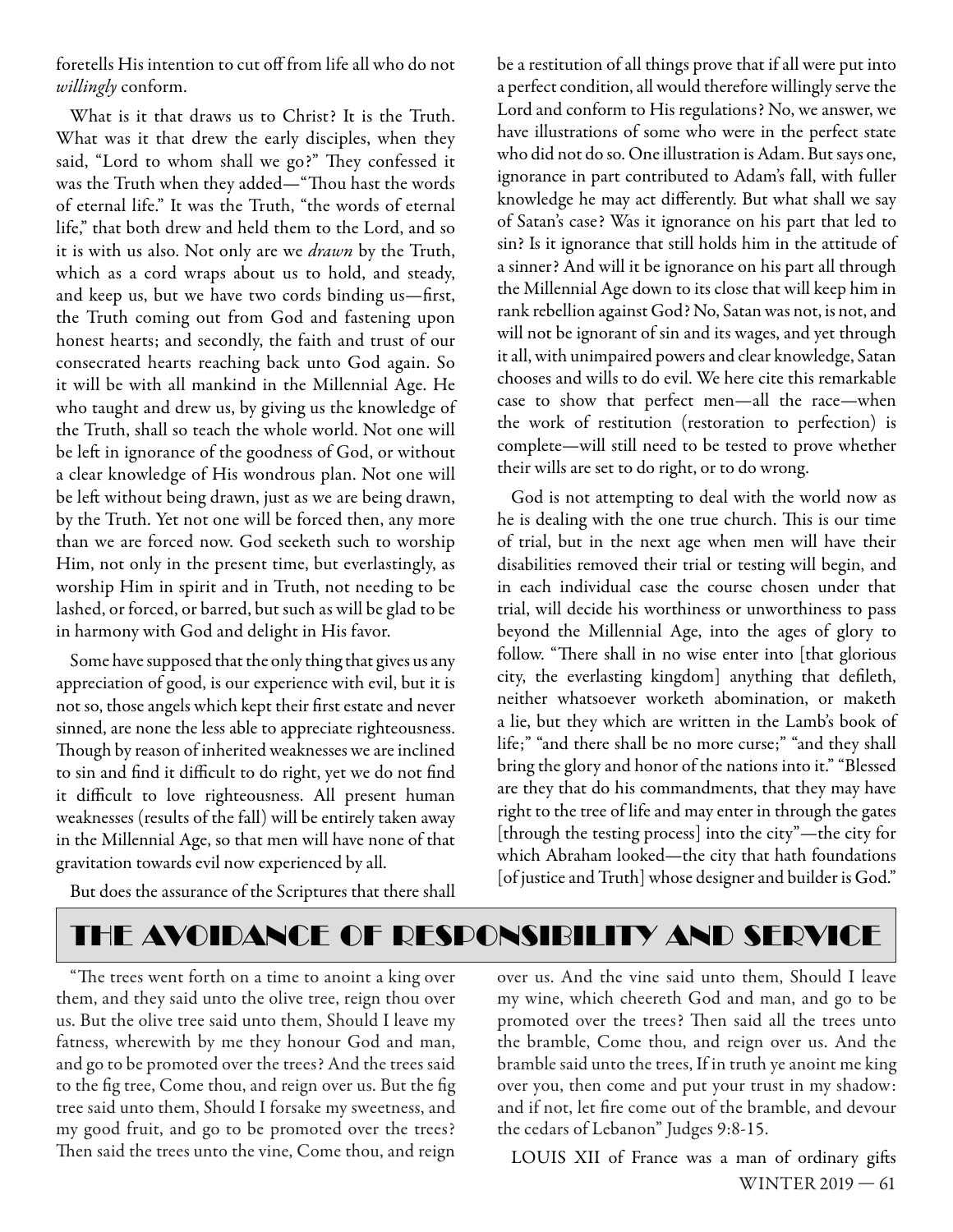and an indifferent sense of responsibility. Happily, his prime minister, George D'Amboise, was a wise and capable statesman. So, when important issues needed to be resolved or problems met, Louis habitually retreated from responsibility with the remark, "Let George do it." In due time this casual phrase became a palace joke and the motto of those intent on shifting responsibility, or any unpleasant or difficult task, to someone else.

It should be noted, of course, that Louis XII was neither the first nor the last of the "Let George do it" kind. One of the most striking of all Old Testament parables is built around the "Let George do it" theme. It is found in Judges 9:8-15. According to this parable, the trees wanted to select a king to reign over them. Their first choice was the olive tree—a wise choice, because it stood preeminent in the Middle East, honored for its good fruit, its abundant shade and its other resources. The invitation was given, "Reign thou over us." But the olive tree, "fat" and comfortable, had no wish to be disturbed, for the sake of serving the others. It was pleasant to be "at ease in Zion" (Amos 6:1), honored and unburdened by greater responsibilities.

The trees next called on the fig tree, not as distinguished as the olive, but nevertheless a tree of much value and importance. However, the fig tree also demurred, saying, "Should I forsake my sweetness, and my good fruit, and go to be promoted over the trees?" It felt quite satisfied in producing its good sweet fruit and was not interested in any greater service for the others.

The trees then invited the vine to reign over them, but it likewise declined, saying, "Should I leave my wine, which cheereth God and man, and go to be promoted over the trees?" It in effect drew its righteous robes around itself and turned down the offer, remarking with casual indifference, "Let George do it."

Finally, in desperation, the trees turned to the bramble. It wasn't much of a tree, hardly worthy of being called one. Certainly it possessed none of the kingly qualities of the olive, or the fig, or even the vine, but someone had to be king, someone had to take the responsibility of ruling the trees with whatever wisdom and ability could be mustered. The bramble had some doubts about the good faith of those who had come asking it to be king over them. Quite possibly it suspected it had fallen heir to the throne by default. But, urged by the trees, the bramble proudly accepted the great responsibility, for which it was so ill fitted. It bound the trees to "come and put your trust in my shadow; and if not, let fire come out of the bramble, and devour the cedars of Lebanon" (even the greatest of all trees).

Obviously, the parable of the trees bears the stamp of satire. But it also rings with realism because it is so true to life. Some people are gifted with many talents, having what is needed for special service—excellent education, good powers of speech, fine ability to organize, pleasant personality, *etc.* But instead of using their choice powers for the Lord and His people, many of them are given over to lives of self-interest or family prestige and, if they do profess to serve God, it is often with God-dishonoring doctrines, such as the creeds of the Dark Ages, that teach eternal life in torment, instead of death, as being God's punishment for the wicked, with no hope for any except the comparatively few who have heard of Jesus and accepted Him as their Savior. Many of the great leaders of Christendom even deny Jesus' death as essential for salvation, His virgin birth as the Son of God, His resurrection from the dead and the inspiration of God's Word in general.

The lesson for all of us is that whatever we have in our hand (Ex. 4:2), in our power, in our grasp, whether it be abilities and opportunities corresponding to those of the olive tree, the fig tree or the vine, whether we have five talents, two talents, or only one talent (Matt. 25:14-30), let us render unto God all our love, devotion and service, and find our chief delight in so doing. Let us not bury our talents or occupy them for self and the world.

#### **ANOTHER REMARKABLE EXAMPLE**

Another remarkable example of the spirit of "Let George do it," is found in Judges 5. Here the Prophetess Deborah sings with Barak of the glorious victory that God had given to Israel over King Jabin of Canaan and his captain Sisera. She praises those people who had valiantly taken part in the battle, and condemns those who had found excuses for not going up to the battle. Reuben declined the service, there were divisions of thought in the midst of this tribe, and as a result, instead of going to battle, they continued to abide "among the sheepfolds, to hear the bleatings of the flocks" (vs. 15, 16), a warmer and safer place than the army camp. "Gilead abode beyond Jordan: and why did Dan remain in ships? Asher continued on the sea shore and abode in his breaches" (v. 17). Dan and Asher lay on the Mediterranean seacoast. Dan wished to be excused, probably pretending that it would not be wise to leave their ships unprotected or to discontinue their sea trade. Asher shifted responsibility and declined to go up to the battle with their brethren, probably claiming that they must stay at home to repair the breaches which the sea had in some places made upon their land. Such excuses remind us of our Lord's parable (Luke 14:15-24), in

62 — PRESENT TRUTH AND HERALD OF CHRIST'S EPIPHANY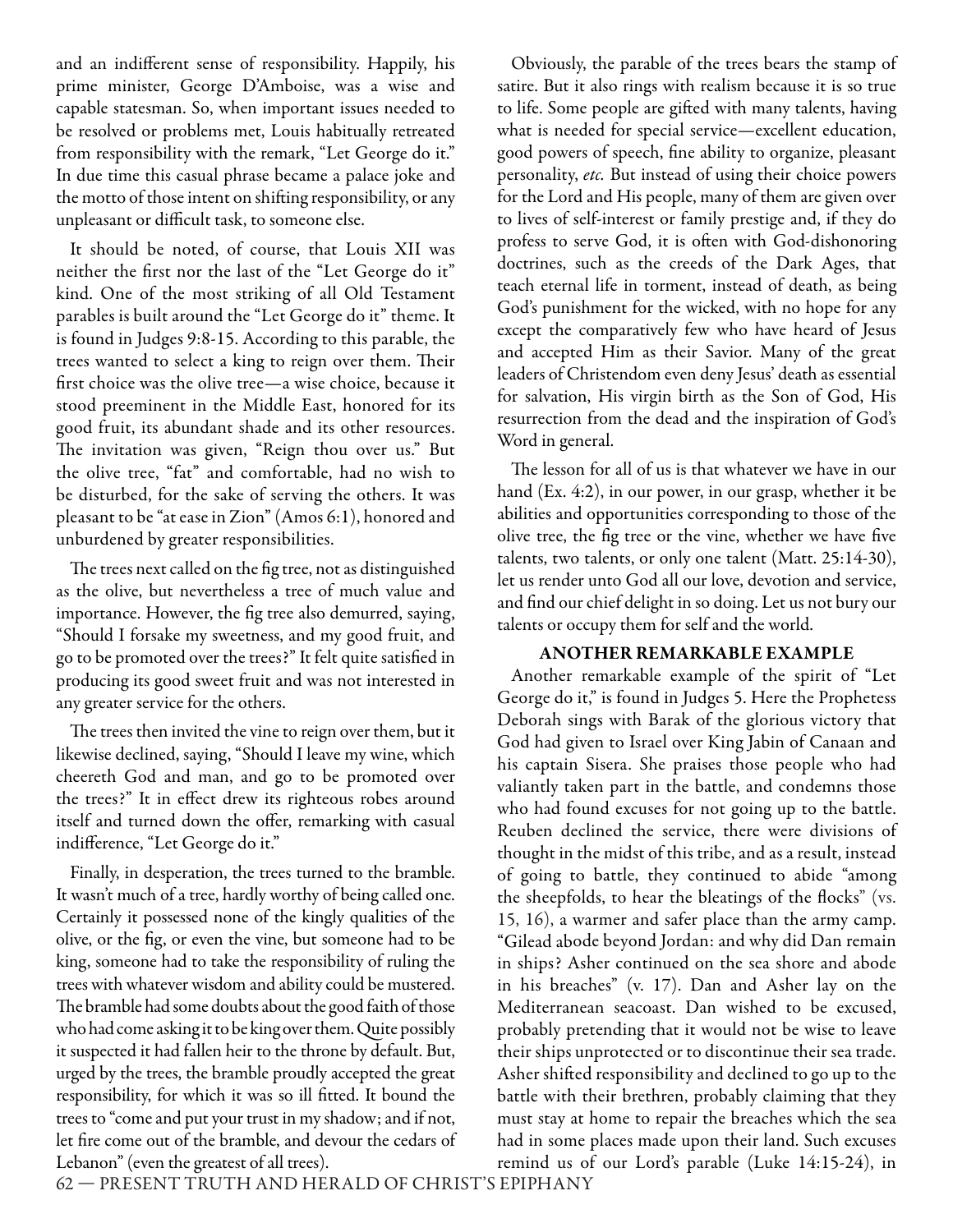which "they all with one consent began to make excuse" as to why they should not attend the feast; also of the Apostle's words (Phil. 2:21), "For all seek their own, not the things which are Jesus Christ's."

But above all Deborah and Barak condemned Meroz, and a curse was pronounced upon its inhabitants: "Curse ye Meroz, said the angel of the LORD, curse ye bitterly the inhabitants thereof, because they came not to the help of the LORD, to the help of the LORD against the mighty" ( Judges 5:23). Meroz may have been a city near the scene of battle (the exact location of the city is not known); its inhabitants evidently had good opportunity of rendering special service to the common cause, but basely declined it, for fear of Jabin's 900 iron chariots, preferring to sleep in whole skins and to let others face the battle in their interests. God needed not their help; He could win the battle without them, but they spurned His offer to let them assist Him and their brethren in bringing victory to Israel and on their own behalf—they were cowardly, indifferent, indolent and selfish, and cared little about serving and fighting for the Lord and their brethren. Theirs was the spirit of "Let George do it." God and Christ look upon those as against Them who are not with Them (Matt. 12:30). Meroz fully deserved God's curse for spurning His favor and not engaging in His service.

#### **WHERE WERE YOU?**

Indifference, indolence and the avoidance of responsibility and service are enemies of achievement. During the second phase of the World War Mussolini remarked that one of his top commanders in the Italian army would have to be removed because he was unwilling to move. Then he added, "Never give a man a job unless he wants at least one promotion." When in 1956 Khrushchev delivered his famous attack on Stalin he wept as he recounted how Stalin had killed off loyal Bolsheviks in his "purge." The dead Russian dictator, said Khrushchev, massacred the flower of the Red Army leadership. It is reported that a crucial point during his address, there was a voice from the floor asking pointedly, "Where were you?"

This is indeed the question that every soldier of the cross should ask himself. Where were you when the Captain of your Salvation called for volunteers and others marshalled themselves to the battle? Where were you when a fellow soldier fell, overcome or wounded in the fight? Were you there to give him the needed help? Where were you when a comrade grew faint and weary in the journey? Were you there to lift up his hands and strengthen his feeble knees (Heb. 12:12)? Where were

you when the battle was raging and every resource was needed? Were you occupied mainly with personal, family and non-essential matters, or were you strenuously engaging in "the good fight of faith" (1 Tim. 6:12)?

The "battle of the great day of God Almighty" (Rev. 16:14) is waged in this great "time of trouble," which broke out in 1914 (Dan. 12:1; Matt. 24:21; see *The Time Is At Hand*, pp. 101, 104); just where do you stand—on the side of sin and error, or on the side of righteousness and Truth? Are you fighting intelligently and diligently for the Truth, redeeming the time and making each blow count, or are you fighting "as one that beateth the air" (Eph. 5:16, 17; 1 Cor. 9:26)? Are you entangled with worldly cares and allurements, or are you "enduring hardness, as a good soldier of Jesus Christ" (2 Tim. 2:3, 4)? Are you possibly growing weary of well-doing, forgetting that we shall reap in due season, if we faint not (Gal. 6:9)? Just where will you be when the victorious soldiers of the cross gather joyfully in their home-coming, singing their triumphant songs? Will you be there?

We do not print these stories, Biblical and Worldly, with the purpose of harassing or making mockery of the choice of someone as to how they live each day, rather we use these examples as a means of making the sleeping ones to awaken. God has two commandments in regard to this thought: (1) "Study to shew thyself approved unto God, a workman that needeth not to be ashamed, rightly dividing the word of truth" (2 Tim. 2:15). (2) "Examine yourselves, whether ye be in the faith; prove your own selves. Know ye not your own selves, how that Jesus Christ is in you, except ye be reprobates" (2 Cor. 13:5)?

The thought is study to show what God would approve, do not mind what men might think, but seek the approval of God. Yes, a workman which suggest the thought of being engaged in service. The word of Truth rightly divided and fairly presented commands the respect even of its opponents. It is our privilege and duty to try our own selves—look at our present condition as compared with the past. Whether I am something or nothing in God's estimation is to be measured by my love for Him, His brethren, His cause, the world in general, and even my enemies, rather than my knowledge. Doing these things in the faith, trust and confidence of the word can bring great rewards, "Christ in you!"

> **The capacity to learn is a gift; The ability to learn is a skill; The willingness to learn is a choice.**